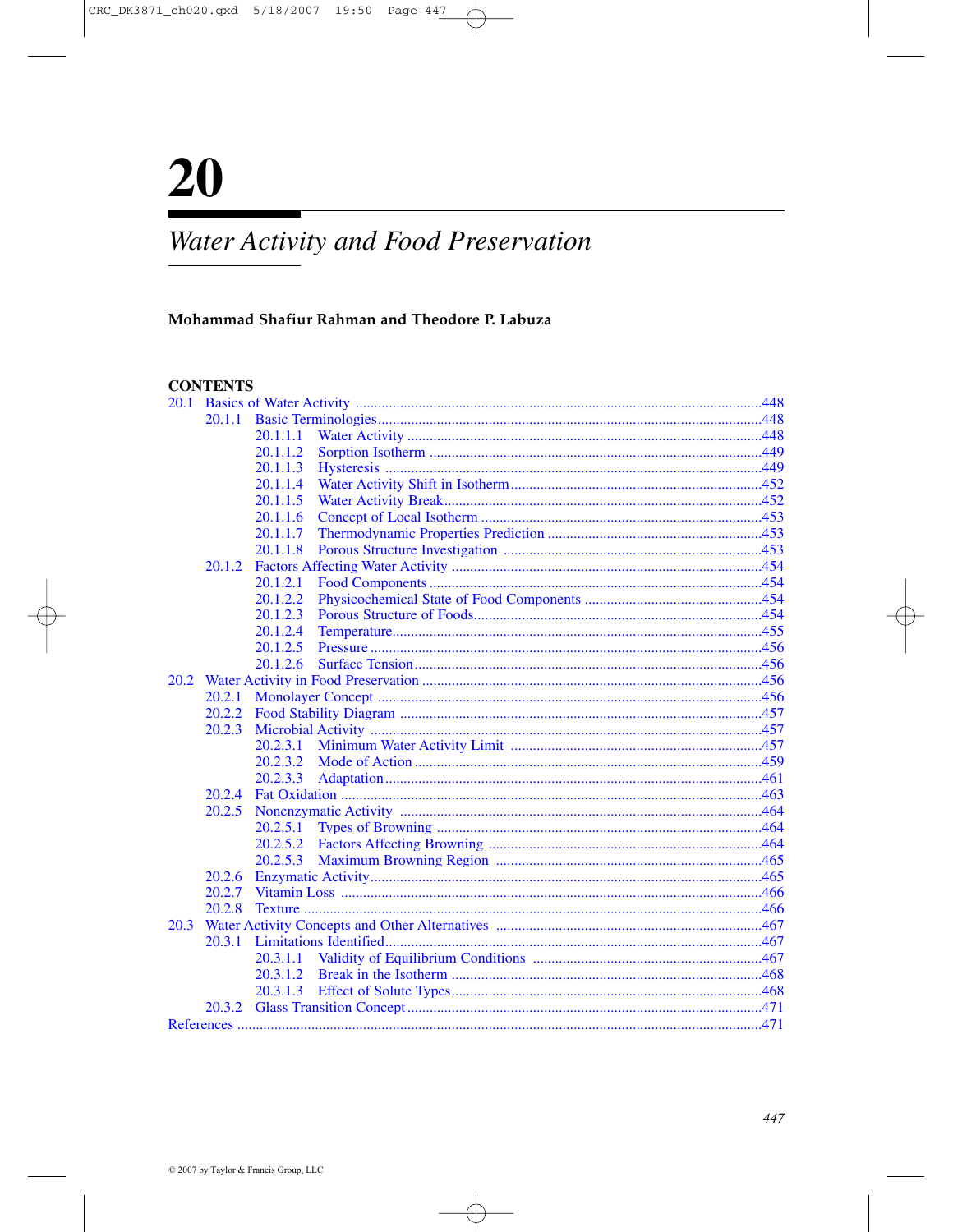# <span id="page-1-0"></span>**20.1 Basics of Water Activity**

Water is an important constituent of all foods. Why water activity and not water content? In the middle of the nineteenth century, scientists began to discover the existence of a relation between water in a food and its relative tendency to spoil. They also began to realize that the *active water* could be much more important to the stability of food than the total amount of water present. Scott [130,131] clearly identified that water activity of a medium correlated well with the deterioration of food stability due to the growth of microorganism. Thus, it was possible to develop generalized rules or limits for the stability of foods by using water activity. This was the main reason why food scientists started to emphasize water activity rather than water content. Since then, the scientific community has explored the great significance of water activity in determining the physical characteristics, processes, shelf life, and sensory properties of foods. The water activity of fresh foods, as shown by Chirife and Fontan [34], is 0.970–0.996. Other applications of water activity are: (i) process design and control, (ii) ingredient selection, and (iii) packaging selection. Water activity data are important to food processing, such as osmotic dehydration and air drying. In drying operations, desorption isotherms at the process temperature are needed for design and control purposes. The endpoint of drying or osmotic dehydration process can be determined from the equilibrium moisture content. In the drying process, the foods equilibrate with air equilibrium relative humidity; in osmotic or salting process, foods equilibrate with the osmotic solution water activity. Hence, water activity plays an important role in designing, operation, and control of drying processes and reverse osmosis. Water activity's depressing power of solutes needs to be considered when selecting ingredients or additives for food product formulation. When food materials are packed in a semipermeable membrane, the food will (a) collect moisture if its water activity is lower than the external relative humidity of the air or (b) lose moisture if its water activity is higher than the relative humidity. The sorption isotherm is necessary to predict the moisture transfer rate through the packaging film and edible food coating, so that shelf life can be predicted. The mathematical equations used to determine the isotherms for moisture transfer through packaging material are available in the literature [44,114].

## **20.1.1 Basic Terminologies**

A number of basic terminologies related to water activity have been developed over the last 5 decades. It is important to understand these terminologies for proper utilization of water activity concept in food preservation and processing.

## **20.1.1.1 Water Activity**

Water activity, a thermodynamic property, is defined as the ratio of vapor pressure of water in a system and the vapor pressure of pure water at the same temperature, or the equilibrium relative humidity of the air surrounding the system at the same temperature. A number of methods have been reported in literature to measure or estimate the water activity of foods. Water activity measurement methods include the following: (i) equilibrium sorption rate method (isopiestic method), (ii) vapor pressure measurement method, and (iii) hygrometric instrument method. In addition, water activity can be predicted from other thermodynamic properties such as freezing point. The accuracy of most methods lies in the range of 0.01–0.02 water activity units [118]. Details of the various measurement techniques are described by Labuza et al. [80], Rizvi [118], Rahman [109], Rahman and Sablani [112], Rahman et al. [113], Fontana

[53], and Sablani et al. [124]. Water activity can be lowered or controlled by several methods such as separating out of water and adding solutes. Processes that can be used to remove water are drying, concentration, and dewatering by centrifuge. Other unit operations such as baking, extrusion, and frying also reduced the water activity to some extent. Solutes can be added to foods to reduce water activity as well as improve the

## **TABLE 20.1**

Some Criteria for Humectants to be Used in Foods

| Safe                                               |
|----------------------------------------------------|
| Approved by regulatory agencies                    |
| Effective at reasonable concentrations             |
| Compatible with the nature of the food             |
| Flavorless at concentrations of use                |
| Colorless and imparts no color changes in the food |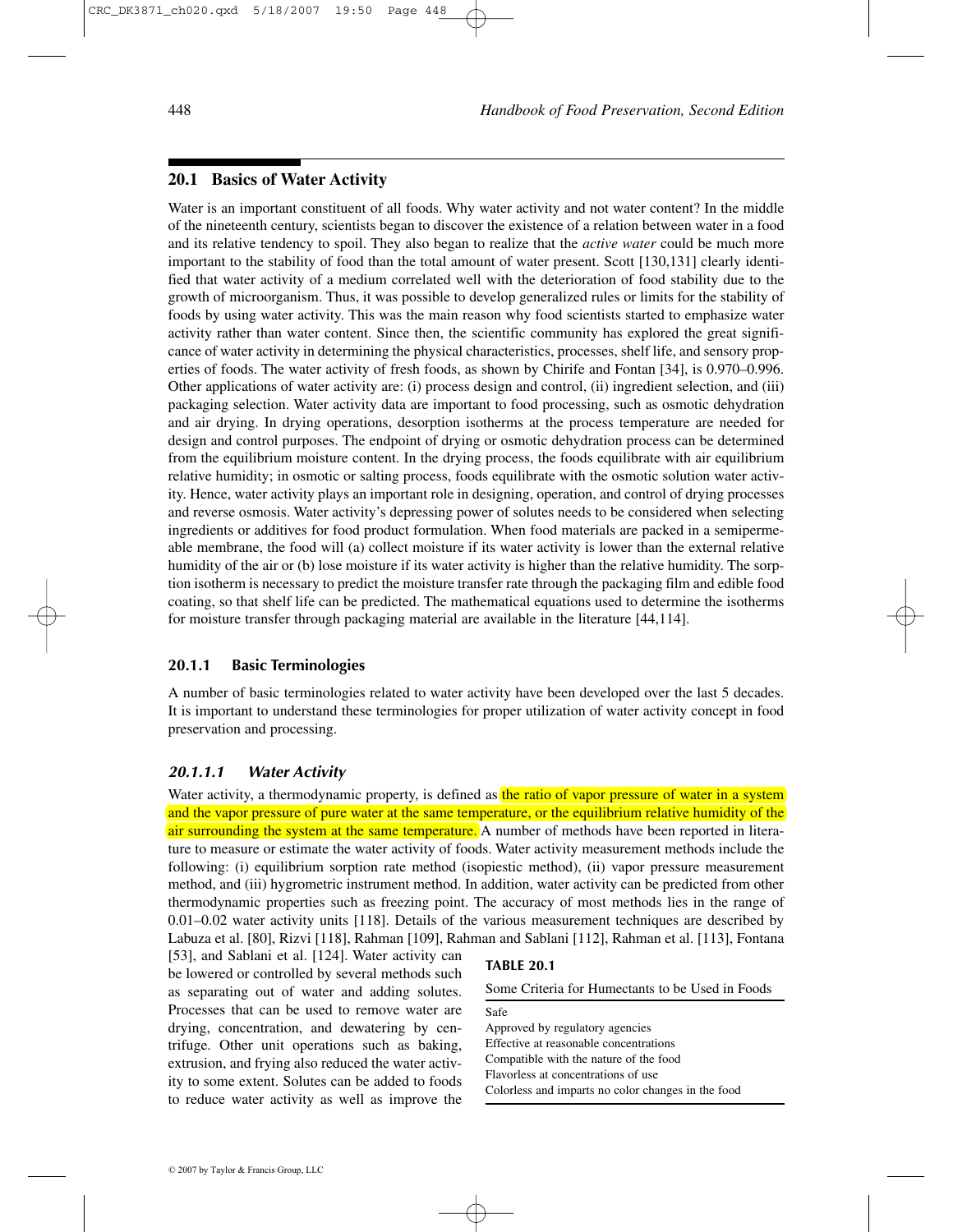<span id="page-2-0"></span>functional and sensory properties of foods, for example, adding salt to meat and fish, and adding sugars to fruits. When only solutes are used to reduce water activity, then the specific antimicrobial effects and the cost of solutes or humectants should be considered for food product formulation. The factors affecting the selection of humectants are summarized in [Table 20.1](#page-1-0).

# **20.1.1.2 Sorption Isotherm**

The moisture sorption isotherm is the dependence of moisture content on the water activity of one of the samples at a specified temperature. It is usually presented in a graphical form or as an equation. Brunauer et al. [19] classified adsorption isotherms of materials into five general types (Figure 20.1). If watersoluble crystalline components are present in foods, e.g., sugars or salt, the isotherm appears as concave shape type III. Most other foods result sigmoid isotherm type II. The inflection point of the isotherm indicates the change of water-binding capacity or of the relative amounts of free and bound water. Type I is indicative of a nonswelling porous solid, such as silicate anticaking agents. For practical purposes, the isotherm is presented in an empirical or theoretical model equation. However, none of the isotherm models in the literature is valid over the entire water activity scale of 0–1. The Guggenheim-Anderson-de Boer (GAB) model is one of the most widely accepted models for foods over a wide range of water activities from 0.10 to 0.9. The details of the isotherm models with their parameters are compiled by Rizvi [118], Okos et al. [106], Lomauro et al. [91,92], and Rahman [109].

# **20.1.1.3 Hysteresis**

The difference in the equilibrium moisture content between the adsorption and desorption curves is called hysteresis and is shown in [Figure 20.2](#page-3-0). In region II of this figure, the water is held less tightly and is usually present in small capillaries, whereas in region III, the water is held loosely in large capillaries or is free [53]. Hysteresis in sorption has important theoretical and practical implications in foods. The theoretical implications are evidence of irreversible of the sorption process and the validity of the equilibrium thermodynamic process. The practical implications deal with the effects of hysteresis on chemical and microbiological deterioration and its importance on low- and intermediate-moisture foods [70]. Strasser [140] and Wolf et al. [154] maintained that changes in hysteresis could be used as an index of quality deterioration, since hysteresis loops of foods change with storage time, but this is a poor method of evaluation. Rahman and Al-Belushi [111] presented more reviews on the sorption hysteresis in foods.

# *20.1.1.3.1 Factors Affecting Hysteresis*

The desorption hysteresis loop usually ends at the monolayer, but in some cases it extends down to an activity of zero [77]. In foods, a variety of hysteresis loop shapes can be observed depending on the type of food and the temperature [152]. The principal factors affecting hysteresis are composition of the product, isotherm temperature, storage time before isotherm measurement, pretreatments, drying temperature, and the number of successive adsorption and desorption cycles.

*20.1.1.3.1.1 Types of Foods Affecting Hysteresis* Variations in hysteresis can be grouped into three types of foods [70]: (i) Hysteresis in high-sugar foods—in high-sugar or high-pectin foods such as airdried apple, hysteresis occurs mainly in the monomolecular layer of water region, below the first inflection point of isotherm region I in Figure 20.2 [106]. Although the total hysteresis is large, there is no hysteresis above 0.65. (ii) Hysteresis in high-protein foods—in pork, a moderate hysteresis begins at about



**FIGURE 20.1** The five types of van der Waals adsorption isotherms proposed by Brunauer et al. [19].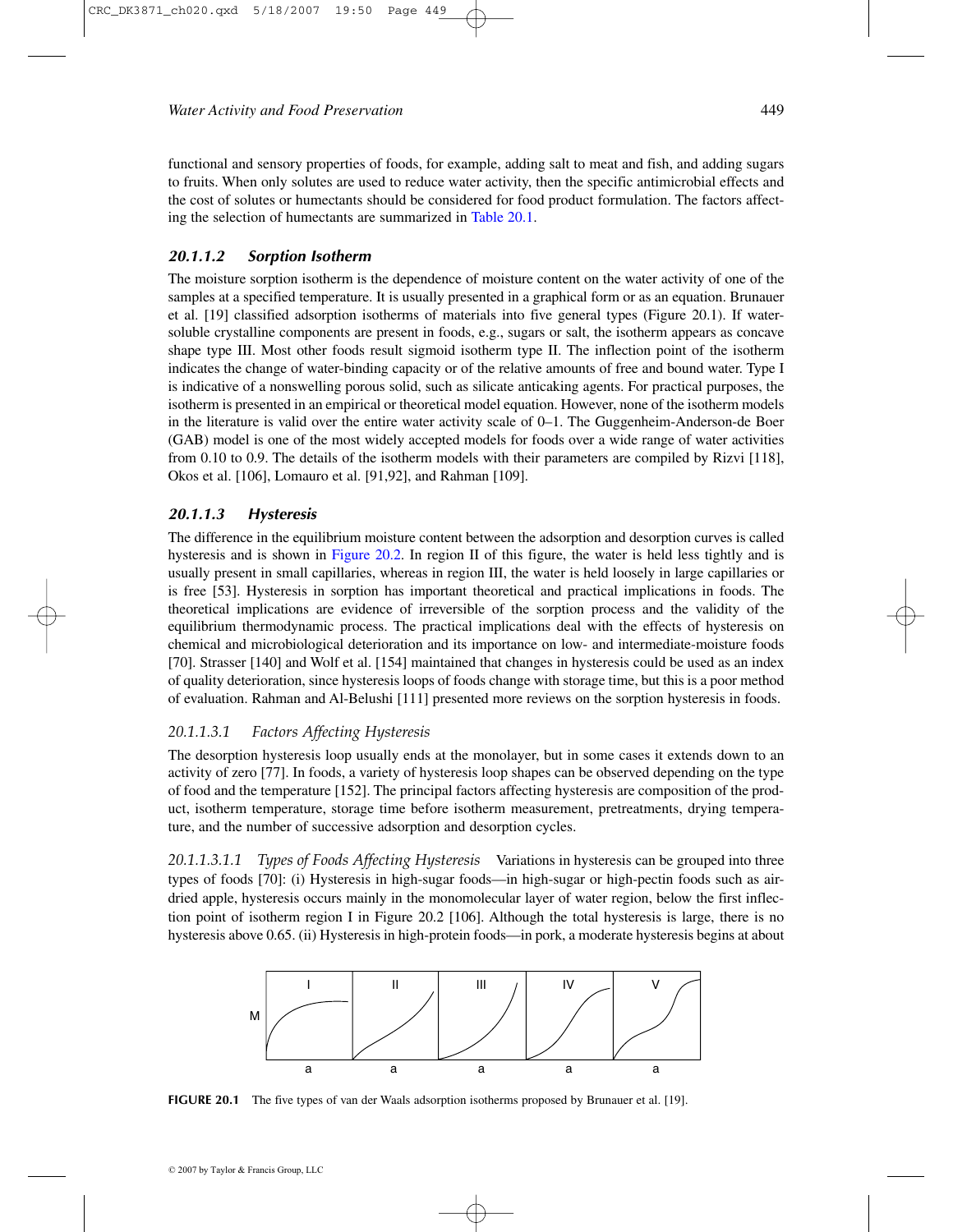<span id="page-3-0"></span>

FIGURE 20.2 Sorption isotherm for typical food product showing hysteresis.

0.85 (i.e., in the capillary condensation region) [69]. (iii) Hysteresis in high-starch foods—in starchy foods a large hysteresis loop occurs, with a maximum water activity of about 0.70, which is within the capillary condensation region [106].

*20.1.1.3.1.2 Temperature Effects on Hysteresis* Total hysteresis decreases as sorption temperature increases [152]. Desorption isotherms usually give a higher water content than adsorption isotherm. Chinachoti and Steinberg [28] found hysteresis in sugar containing starch up to 0.60 and Bolin [13] in resin (with very high sugar content) up to 0.30. Tsami et al. [145] observed significant hysteresis below 0.5 or 0.6 and at temperatures above  $30^{\circ}$ C in case of fruits (raisin, currant, fig, prune, and apricot) and mentioned that absence of hysteresis at higher temperatures was due to the dissolution of sugars at high temperatures. The water activity below which a significant hysteresis effect was manifested was inversely proportional to the sugar content of the fruits [145]. In high-sugar or high-pectin foods such as air-dried apple, hysteresis occurs mainly in the monomolecular layer of water region [106]. Although the total hysteresis is large, there is no hysteresis above 0.65. In case of pork, a moderate hysteresis begins at about 0.85 (i.e., in the capillary condensation region) [69]. In starchy foods, a large hysteresis loop occurs with a maximum water activity of about 0.70, which is within the capillary condensation region [106], whereas in case of kudzu starch hysteresis continues up to 0.90 [12]. Increasing the temperature decreases the total hysteresis [154]. Iglesis and Chirife [64] estimated and compared the isosteric heats of water adsorption and desorption for a number of foods and reported that the effect of temperature on the magnitude of hysteresis varied. There was no direct relationship between the observed differences in adsorption and desorption heats and the distribution of hysteresis along the isotherm. For some foods (thyme, winter savoy, sweet marjoram, cooked trout, raw and cooked chicken, and tapioca), increasing temperature decreased or eliminated hysteresis, while for others the total hysteresis remained constant (ginger and nutmeg) or even increased (anise, cinnamon, chamomile, and coriander) [70].

*20.1.1.3.1.3 Effects of Physicochemical Nature* The type of changes encountered upon adsorption and desorption depends on: (i) initial state of the sorbent (amorphous versus crystalline), (ii) transitions taking place during adsorption, (iii) final water activity adsorption point, and (iv) sorption rate. If the saturation point has been reached and the material has gone into sorption, rapid desorption may preserve the amorphous state due to supersaturation [70]. Some water remained after desorption at dry conditions even after prolonged storage due to hydrogen-bonded trapped water in the amorphous sugar microregions as well as water of crystallinity [42,154].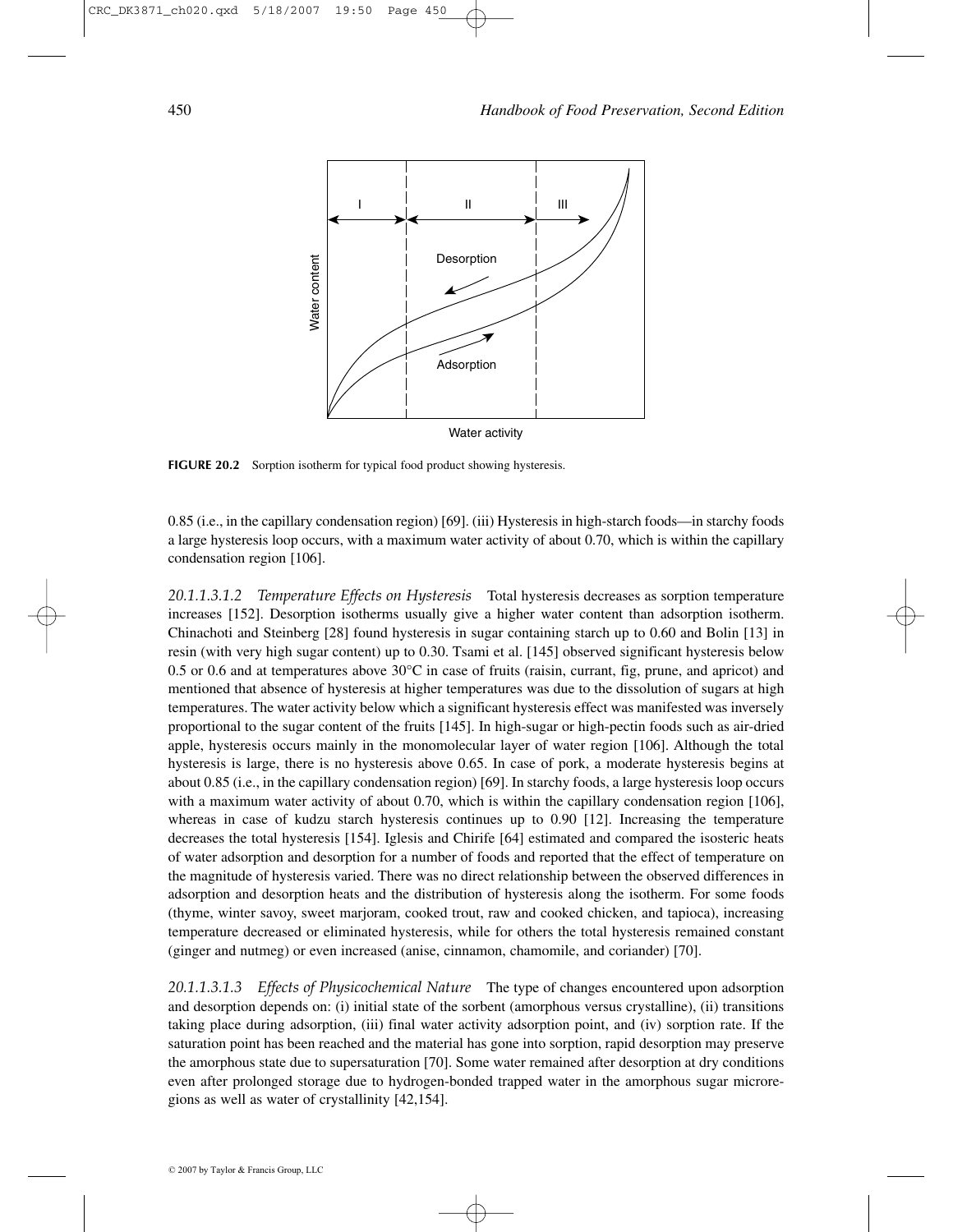*20.1.1.3.1.4 Effects of the Sorption Cycle on Hysteresis* In some cases hysteresis seems to be reproducible a second time [5,140], and for some cases the second sorption–desorption cycle resulted in the elimination of hysteresis [4]. Elimination of hysteresis upon the second or subsequent cycles may take place for a variety of reasons, including change in crystalline structure when a new crystalline form persists in subsequent cycles [6], swelling and increased elasticity of capillary walls resulting in a loss of power of trapping water [115,116], denaturation [39], surface-active agents [122], and even mechanical treatment, which may affect the capillary structure [70].

# *20.1.1.3.2 Theories of Sorption Hysteresis*

Several theories have been formulated to explain the phenomenon of hysteresis but at present no theory has given a complete insight into the several mechanisms responsible [145], and no quantitative prediction of hysteresis is available in literature. The theories proposed in the literature on the causes of hysteresis are discussed in the following sections.

*20.1.1.3.2.1 Capillary Condensation* This can mainly explain hysteresis in nonswelling porous solids. Capillary condensation can be explained using the Kelvin equation. Owing to the presence of impurities, such as dissolved gas, the contact angle of the receding film upon desorption is smaller than that of the advancing film upon adsorption. Therefore, capillary condensation along the adsorption branch of the moisture sorption isotherm is at a higher relative vapor pressure [69].

*20.1.1.3.2.2 Ink Bottle Theory* Rao [117] assumed capillaries to be composed of narrow necks with a large pore, somewhat like an ink bottle. On adsorption, the capillary does not completely fill until the water activity corresponding to the large radius of the pore is reached. During desorption, the smaller radius of the pore neck controls the emptying of the capillary, so that activity is lowered considerably [77]. This theory was confirmed by Labuza and Rutman [83] for a cellulose model system. Cohan [41] elaborated upon the open-pore theory by extending the bottleneck theory, including considerations of multilayer adsorption. This was based on the difference as affected by the shape of the meniscus.

*20.1.1.3.2.3 Mechanisms of Physicochemical Changes* The physicochemical changes in food components also cause hysteresis, such as deformability and elastic stresses of the sorbent, a deformation of the polypeptide chains within the protein molecule [70], and the energy surplus of unfolding (swollen) protein phase transition [23]. Kapsalis [70] discussed that adsorption from the dry state by biopolymers is due to: (i) side chain amino groups, (ii) end carboxylic and other groups, (iii) peptide bonds, and (iv) secondary structures. In general, below 0.5 water activity the main sites of sorption are the polar side chain groups. The contribution of the polypeptide chain becomes progressively more important at higher activities, for example, at 0.80 activity the peptide bonds account for almost half the adsorbed water in wool keratin. Deamination of methylation of side chain groups in wool and benzoylation in casein did not show any appreciable changes of hysteresis [100]. This suggested that it was the main chains of the biopolymers that were primarily responsible [70]. Sheehof et al. [133] supported the polar group interpretation of hysteresis, where binding mainly involves the free basic groups of the protein. Kapsalis [70] showed a correlation between the maximum amount of hysteresis with the sum of arginine, histidine, lysine, and cystine groupings. Besides the free basic groups of the protein molecule, sulfur linkages are also of prime importance in hysteresis [137]. In contrast to this work, hysteresis in casein was observed to be independent of the content of free amino groups [100]. Thus, a twofold nature of hysteresis was proposed: constant hysteresis, independent of the relative humidity desorption point; and hysteresis proportional to the amount adsorbed above the upper adsorption break of the isotherm [70]. In a swelling polymer, hysteresis depends on the mechanical constants contributed by the elastic properties and cannot be interpreted by capillary condensation [7]. Van Olphen [148] described retardation of adsorption due to the development of elastic stress in crystallites during the initial peripheral penetration of water between the unit layers. The shift toward higher relative vapor pressure during adsorption is caused by the activation energy required to open the unit layer stacks. The glass–rubber transition during adsorption and desorption may also cause hysteresis due to the nonequilibrium state of phase transition.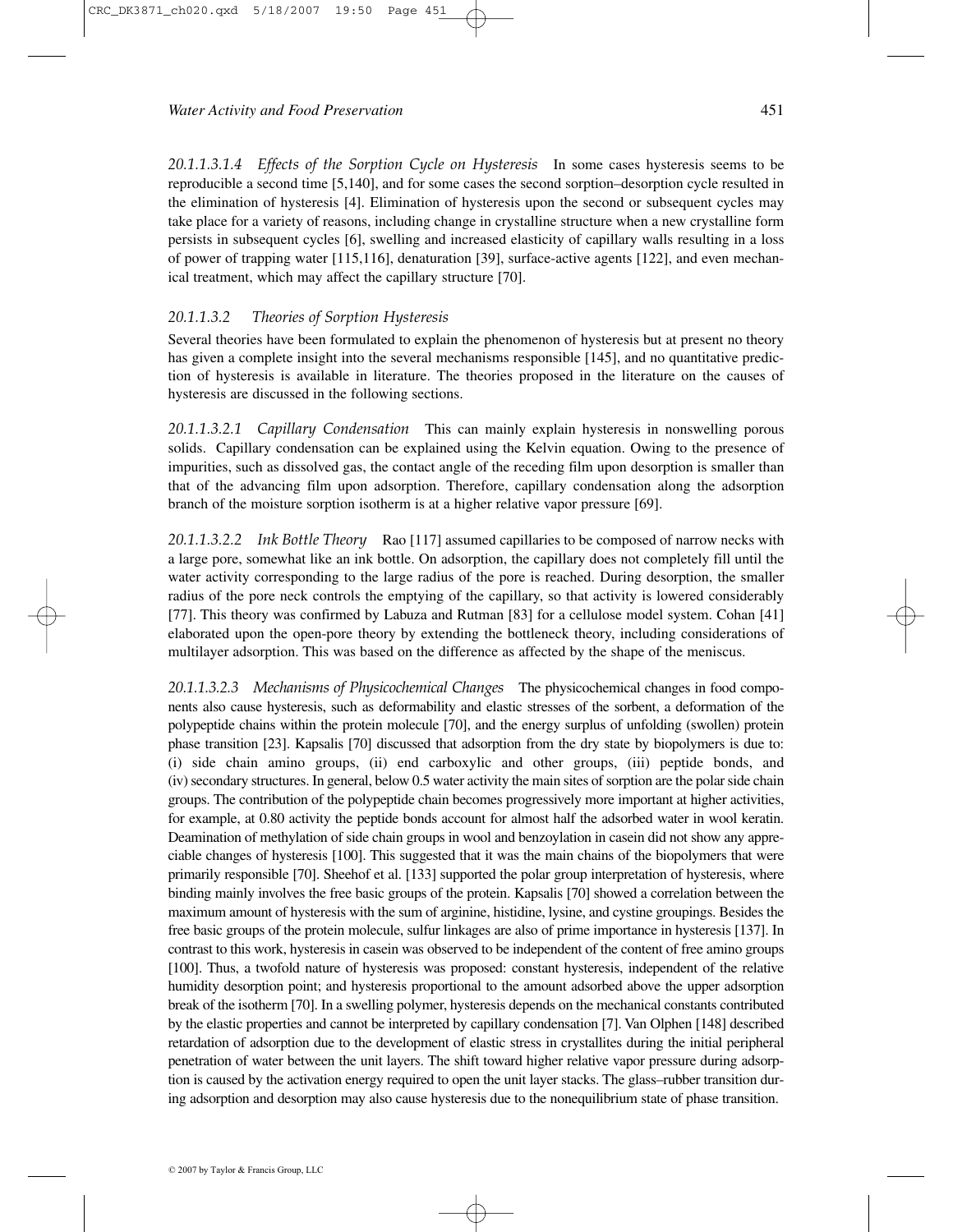<span id="page-5-0"></span>*20.1.1.3.2.4 Structural Collapse* With sorption, the capillary pores of the adsorbent become elastic and swell. Upon desorption, the removal of water causes shrinkage, and a general collapse of the capillary porous structure occurs. Alteration of structure causes elimination of hysteresis due to the absence of capillary condensation [70]. The collapse of capillaries during desorption also affects sorption hysteresis.

## **20.1.1.4 Water Activity Shift in Isotherm**

The isotherm shift due to temperature can usually be estimated by the well-known Clausius–Clapeyron equation [50,81]:

$$
\ln \frac{(a_w)_2}{(a_w)_1} = \frac{q + \lambda_w}{R} \left[ \frac{1}{T_2} - \frac{1}{T_1} \right]
$$
 (20.1)

The slope of a plot of ln  $a_w$  versus 1/*T* should give the value of  $(q + \lambda_w)/R$ , where *q* is the excess heat of sorption (kJ/kg) and  $\lambda_w$  the latent heat of vaporization for water (kJ/kg). Typical water activity shift due to temperature at constant moisture content is shown in Figure 20.3. The water activity shift caused by temperature is mainly due to the change in water binding, dissociation of water, physical state of water, or increase in the solubility of solute in water. It is widely accepted that an increase in temperature results in decreased equilibrium moisture content (Figure 20.3a). Tsami et al. [145] found similar results for the dried fruits up to a water activity of about 0.55–0.70. In that region, the curves for several temperatures intersect. At water activity values higher than 0.7, there was an inversion in the effect of temperature (i.e., equilibrium moisture content increased with temperature) due to an increase in solubility of sugars in water. The intersection (or inversion) point depends on the composition of the food and the solubility of sugars [152]. For sultana raisin and currant, the inversion point was about 0.55, likewise, 0.65 for fig, 0.70 for prune, 0.75 for apricot (possessing the lowest sugar content of fruit) [145], 0.55 for quince jam (ferbar brand), and 0.65 for quince jam (tapada nova) [123]. A similar intersection was also found by Saravacos et al. [128] for sultana raisin and by Weisser et al. [151] for sugar alcohol. Apple (low sugar fruit) does not show intersection [121]. For products with protein or starch content, there is also no intersection point with the increase of temperature [4].

#### **20.1.1.5 Water Activity Break**

In a pure component isotherm, the change of solute from the amorphous state to a crystal affects the isotherm. A break is observed in the isotherm, as shown in [Figure 20.4](#page-6-0). In some foods, one part of the solute (salts and sugar) is bound to a polymer (protein and starch) and the other part is crystalline or amorphous. Bound and free forms of solutes are in equilibrium, which is strongly dependent on the actual water activity. If change in water activity takes place slowly, this equilibrium may be maintained, whereas during rapid changes nonequilibrium conditions are likely to be attained. Bound, crystalline, and amorphous solutes produce characteristic changes (i.e., break and shift) in the water sorption isotherm [57]. A typical curve showing break is shown in Figure 20.4b, where a break is also observed due to transformation of



**FIGURE 20.3** Water activity shift of food due to temperature. (a) Shift without intersection. (b) Shift showing the point of intersection or inversion point.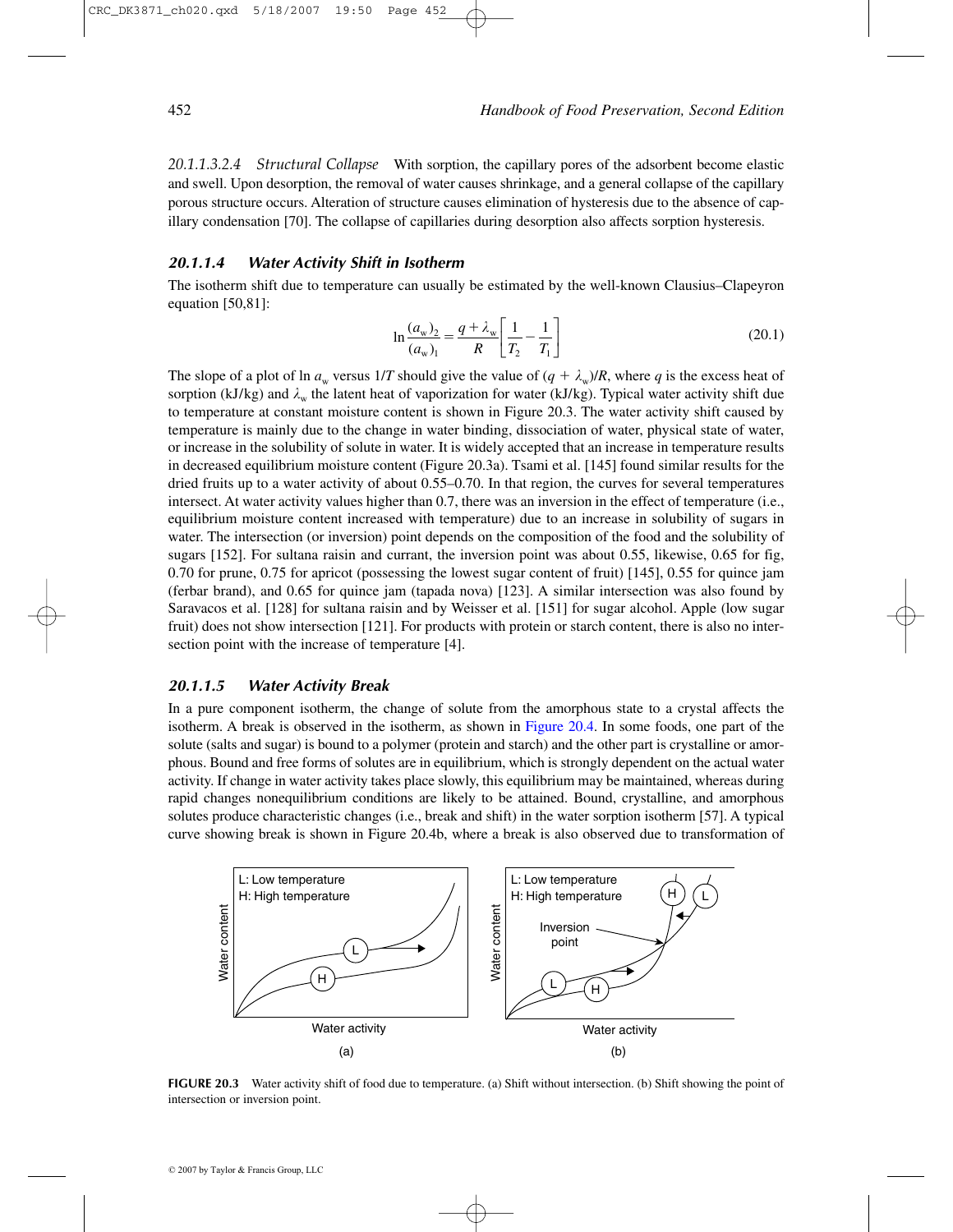<span id="page-6-0"></span>

**FIGURE 20.4** Water activity shift of food due to physicochemical parameters. (a) Shift with solute transformation from amorphous to crystalline. (b) Shift with solubilization of solute.

the solute from an amorphous to a crystalline state. This break was observed for sodium chloride–starch mixture [27]; sucrose–starch mixtures [26]; and sucrose, albumin, and gluten mixtures [29].

# **20.1.1.6 Concept of Local Isotherm**

Rockland [119] proposed the concept of local isotherm to characterize the physical state or special type of water binding in foods [65]. The local isotherm can be identified by graphical analysis of experimental sorption data according to Henderson's equation. The three localized isotherms may be distinguished by plotting experimental sorption data as  $\ln[-\ln(1-a)]$  versus  $\ln M_w$ . Three straight lines rather than a single straight line are observed, each being identified as a local isotherm. The three regions are identified as three types of water. Iglesias and Chirife [64] analyzed 235 isotherms based on this concept and concluded that although in a broad sense the local isotherms proposed by Rockland [119] may be related to the different modes of water binding, they cannot be used to give a precise and unequivocal definition of the physical state of water in foods. Moreover, the original Henderson equation should give only one curve during complete water activity range. In reality more linear segments in the curve present a poor fit.

#### **20.1.1.7 Thermodynamic Properties Prediction**

Thermodynamic properties such as the freezing point, boiling point, and heat sorption can also be predicted from water activity. For example, the freezing point (Equation 20.2) and boiling point (Equation 20.3) can be estimated as follows [51]:

$$
\ln a_w = 9.6934 \times 10^{-3} \delta + 4.761 \times 10^{-6} \delta^2 \tag{20.2}
$$

$$
\ln a_{\rm w} = 1.1195 \times 10^{-4} \delta^2 - 3.5127 \times 10^{-2} \delta \tag{20.3}
$$

where  $\delta$  is the freezing point depression or boiling point depression. The above equation could be very useful when measurement of freezing point is very fast and easy.

#### **20.1.1.8 Porous Structure Investigation**

Water sorption can be influenced by the surface area and porosity of the food material. The characteristics of a material (e.g., porous or nonporous) can be determined from sorption isotherms. It has been proposed in the literature that water activity could be used to calculate the food surface area as well as the pore size. However, Nagai and Yano [103] found the surface area and pore size calculated from the water sorption to be misleading. They suggested that water adsorption not only occurred on the surface, but also mainly on the water-binding sites inside the structure that does not increase with an increase in surface area.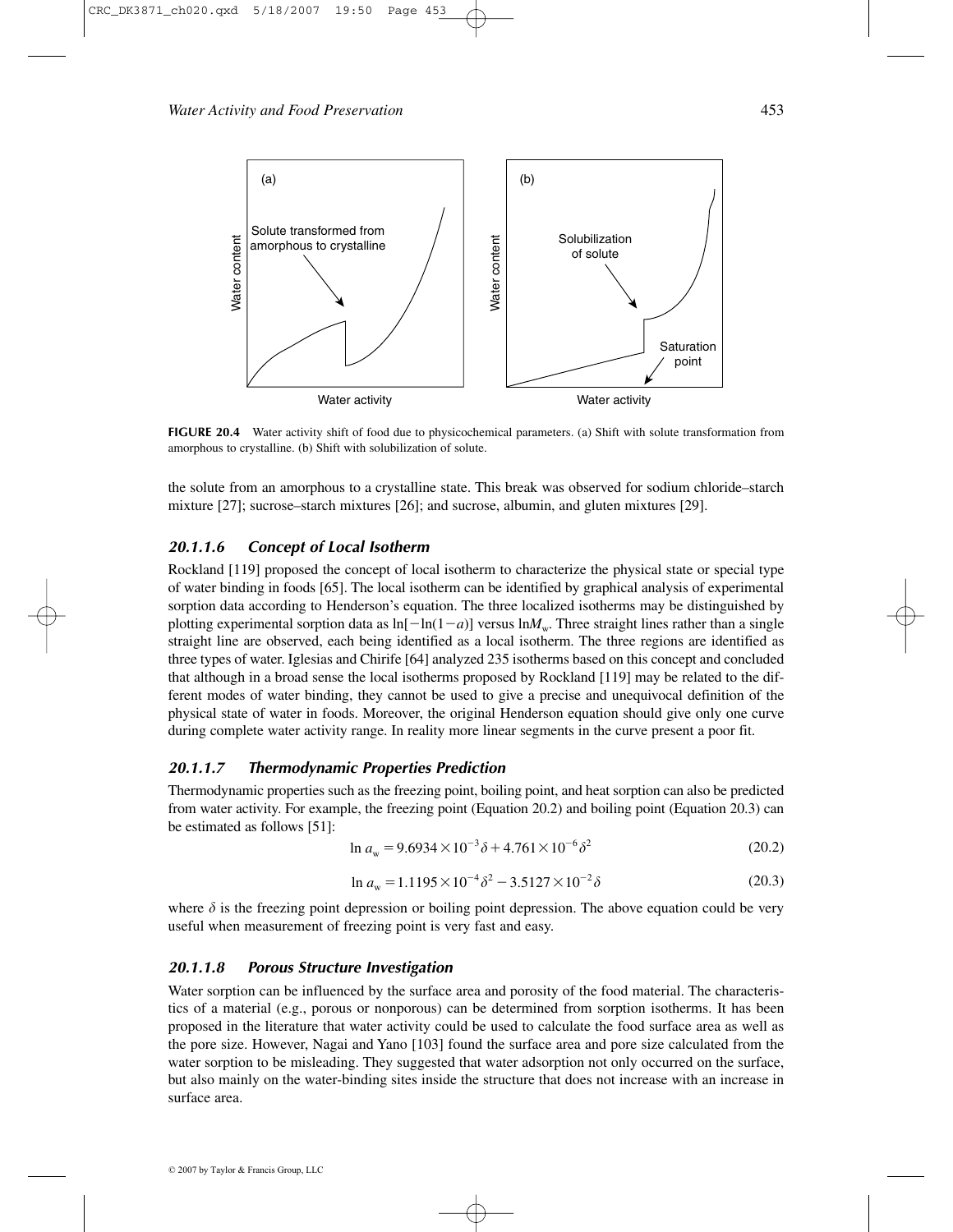# <span id="page-7-0"></span>**20.1.2 Factors Affecting Water Activity**

# **20.1.2.1 Food Components**

Protein and starch adsorb much more water at low water activities than do fatty materials or crystalline substances like sugar. Pretreatment, such as heating, has little effect on proteins. On the other hand, such pretreatment increases the amount of water-impenetrable crystalline starch at the expense of amorphous starch. The smaller active site for adsorption means that less water can be adsorbed [77]. Sugars and salts present a difficult problem because the change from an amorphous to a crystalline state occurs fairly rapidly at normal temperature [94]. This change releases water, which may be picked up by other materials if the sugar is present in a mixture such as dried milk. The material would then become sticky and lumpy, making it undesirable. Salwin [127] observed that the equilibrium condition obtained is not an equal moisture content in all components in multicomponent mixture, but an equal activity.

# **20.1.2.2 Physicochemical State of Food Components**

Many food components may be present in several states: crystalline solids, amorphous solids either rubbery or glassy , aqueous solution, or bound to other components. Sorption in such systems is complex. Crystalline sugars adsorb very little water, but amorphous sugars adsorb substantially more water at the same conditions. The adsorption of water results in breaking of some hydrogen bond and an increase in mobility of sugar molecules, resulting eventually in the sugars transforming to the crystalline state. In this process the sugar loses water [71]. However, the sugar–polymer interaction and physical state play an important role in separating out water from the system. Gelatinization followed by freeze drying results in only minor differences in water-binding behavior of water activity up to 0.94; above 0.95 the gelatinized samples adsorb considerably more water [147]. Saltmarch and Labuza [126] studied the effects of water activity and temperature on the transition of lactose from the amorphous to the crystalline state. Results from scanning electron microscopy indicated that lactose crystallized at 0.40, 0.33, and 0.33 water activity after 1 week at 25°C, 35°C, and 45°C, respectively. Water activity also influences protein conformation. The annealing effect of water, time, and temperature can alter the structural and functional prop-erties of cereal starch (Figures 20.5 and [20.6](#page-8-0)). When crystalline starch is transformed to amorphous form, polar sites develop in the starch molecule, which could form hydrogen bonds with water molecules [102].

# **20.1.2.3 Porous Structure of Foods**

Structure or pore size and distribution of material may also affect the sharply increasing region at higher water activity.



**FIGURE 20.5** Schematic model of starch structure during amorphous and crystalline states. (From Munzing, K. 1991. *Thermochim. Acta* 193: 441–448.)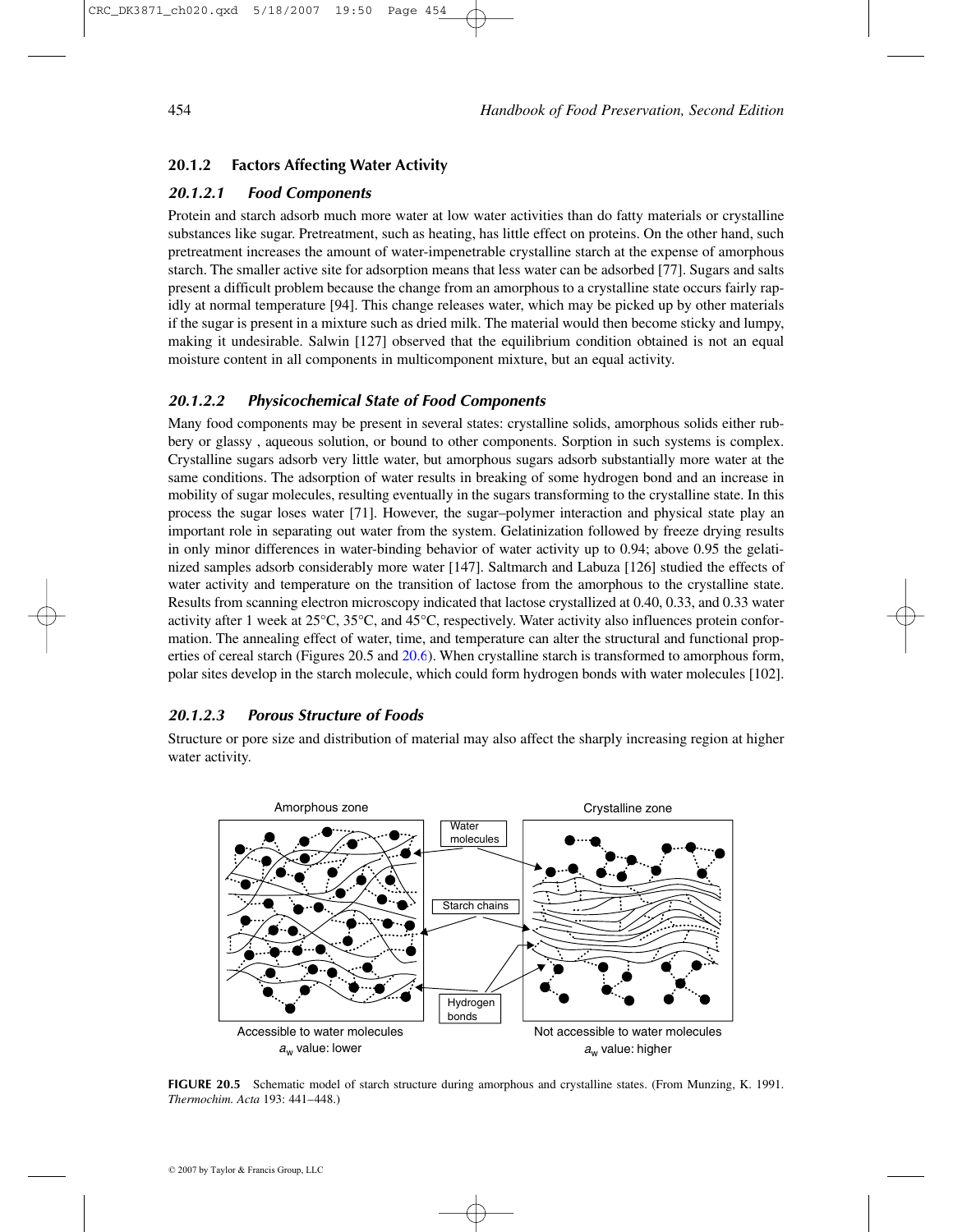<span id="page-8-0"></span>

**FIGURE 20.6** Annealing effects of starch induced by water, temperature, and time. (From Munzing, K. 1991. *Thermochim. Acta* 193: 441–448.)

# **20.1.2.4 Temperature**

# *20.1.2.4.1 Above Freezing*

The isotherm shift due to temperature can be estimated by Clausius–Clapeyron equation as discussed earlier.

## *20.1.2.4.2 Below Freezing*

Information in the literature on water activity of the frozen state below freezing is limited [70]. The vapor pressures of animal tissues over the temperature span of  $-26^{\circ}\text{C}$  to  $-1^{\circ}\text{C}$  ranged from 13% to 20% lower than those of pure ice at the same temperature [46,63]. Other researchers demonstrated that the vapor pressures of frozen biological materials were equal to the vapor pressure of ice at the same temperatures [47,49,93,139]. Water activity values at subfreezing temperatures can be calculated (rather than measured) as [70]

$$
a_{\rm w} = \frac{\text{Vapor pressure of solid water (ice)}}{\text{Vapor pressure of liquid supercooled water (not ice)}}\tag{20.4}
$$

The equation indicates that water activity does not depend on the composition, but only on the temperature. In a two-phase system (ice and solution) at equilibrium, the vapor pressure of solid water as ice crystals and the interstitial concentrated solution are identical; thus, water activity depends only on the temperature, and not on the nature and initial concentration of solutes, present in the third or fourth phase (i.e., irrespective of the kind of food). This creates a basis to estimate the water activity of foods below freezing using Equation 20.4. Thus, Fennema [49] concluded that changes in properties could occur below freezing without any change in water activity. These include changes in diffusion properties, addition of additives or preservatives, and disruption of cellular systems. The water activity data of ice from  $0^{\circ}$ C to  $-50^{\circ}$ C are correlated with an exponential function as

$$
a_{\rm w} = 8.727 \left[ \exp\left(-\frac{595.1}{T}\right) \right]
$$
 (20.5)

where *T* is in K. The maximum error in prediction is 0.012 unit water activity and the average is 0.0066, respectively. The data of Fennema [49] were used to develop the above correlation.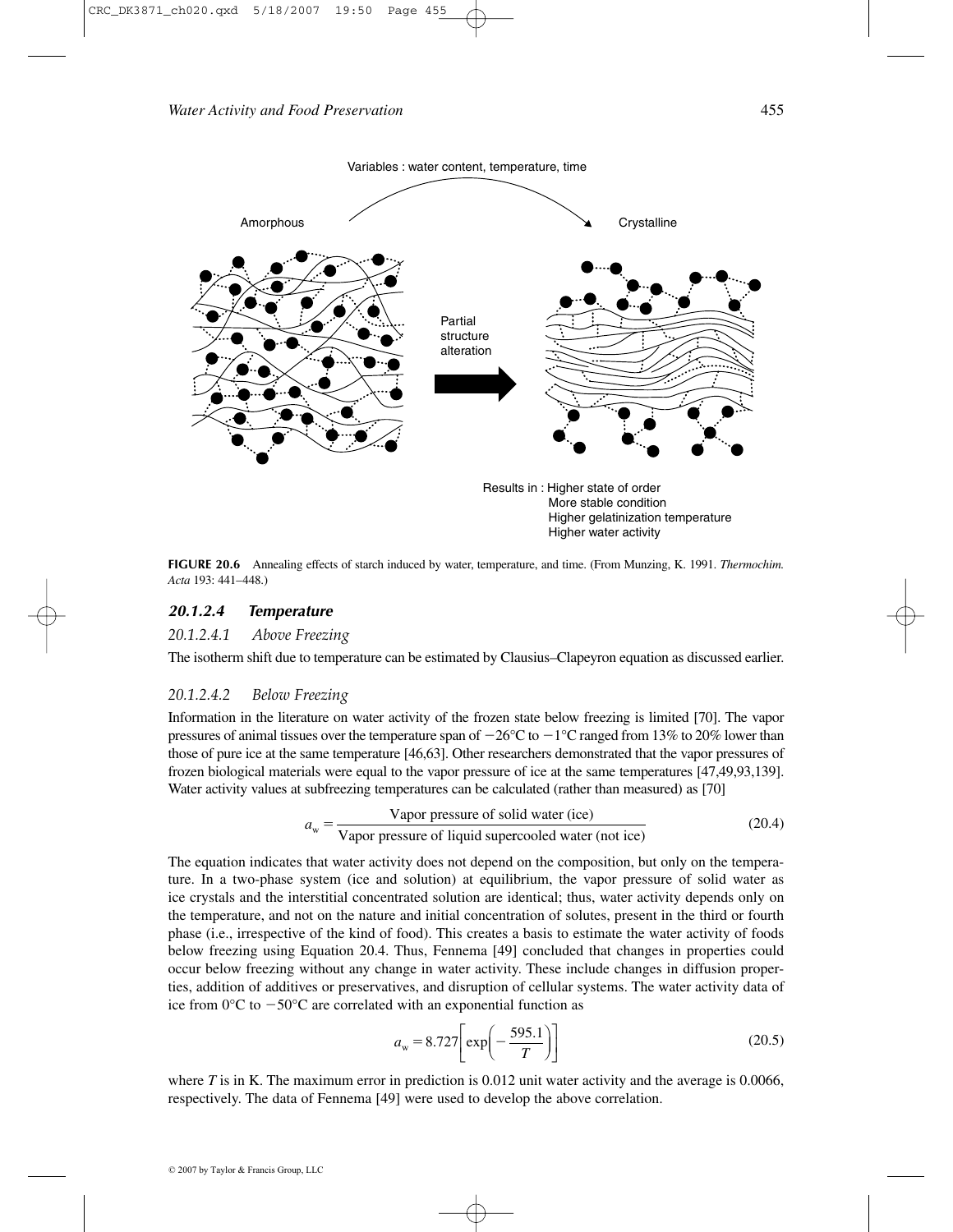#### <span id="page-9-0"></span>**20.1.2.5 Pressure**

The effect of pressure on the sorption isotherm is relatively small and negligible at reasonable pressure levels [106]. At constant moisture content, the variation of water activity with pressure can be derived thermodynamically as [106]

$$
\ln \frac{a_2}{a_1} = \frac{\lambda_{\rm w}}{\rho_{\rm w} RT} (P_2 - P_1)
$$

where  $a_1$  and  $a_2$  are the water activity at  $P_1$  and  $P_2$ , R is the gas constant (82.05  $\times$  10<sup>-3</sup> m<sup>3</sup> atm/kg mole K or 8.314  $\times$  10<sup>3</sup> m<sup>3</sup> Pa/kg mole K), *T* the temperature (K), and *P*<sub>1</sub> and *P*<sub>2</sub> are total pressure (atm or Pa).

#### **20.1.2.6 Surface Tension**

The effect of capillary action on water activity can be estimated from the Kelvin equation as

$$
a_{\rm w} = \exp\left(-\frac{\Delta P V_{\rm m}}{RT}\right)
$$

For spherical interface

$$
\Delta P = \gamma_s \left[ \frac{1}{r_1} + \frac{1}{r_2} \right] \cos \theta
$$

where  $\Delta P$  is the pointing pressure (Pa),  $V_m$  the liquid molar volume (18 m<sup>3</sup>/kg mole), *R* the gas constant (8.314 Nm/kgmolK), *T* the temperature (K),  $\gamma_s$  the surface tension (N/m), cos  $\theta$  the contact angle, and *r* the radius of curvature (m). If the droplet is spherical, then  $r_1 = r_2$  and the above equation can be written as

$$
a_{\rm w} = \exp\left[-\frac{2\gamma\cos\theta\,V_{\rm m}}{rRT}\right]
$$

If surface tension is reduced by a factor of 0.5, the ratio of the water activities at the two conditions can be calculated using the above equation. The ratio is 0.995 at 20°C, thus the effect of surface tension cannot be measured. Chen and Karmas [25] reported that in case of intermediate food solutions, water activity increased very little as the surface tension decreased. They suggested that ingredients that result in reduction of surface tension should be avoided to attain low water activity. In contrast to Chen and Karmas [25], Alzamora et al. [1] found that surface tension did not appear to have any significant effect on water activity, at least within the range of apparatus error from 0.004 to 0.005 water activity unit.

# **20.2 Water Activity in Food Preservation**

#### **20.2.1 Monolayer Concept**

The monolayer value can be determined from Brunaur-Emmett-Teller (BET) isotherm and is widely used to determine the stability of foods. The BET equation can be derived from kinetic, statistical mechanics, or thermodynamic considerations. The equation can be written as

$$
\frac{a_{\rm w}}{M_{\rm w}(1-a_{\rm w})} = \left(\frac{C-1}{M_{\rm m}}\right) a_{\rm w} + \frac{1}{M_{\rm m}C}
$$

where  $a_w$  is the water activity,  $M_m$  the BET monolayer, and C the temperature dependence for sorption excess enthalpy. The value of *C* indicates how strongly water is bound to the polar sites of the solid matrix and can be related with temperature as

$$
C = \alpha \left[ \exp \left( -\frac{Q_{\rm s}}{RT} \right) \right]
$$

where  $Q_s$  is the excess heat of sorption (kJ/kg) and  $\alpha$  the preexponent factor. The monolayer can be estimated from the slope of the linear line of the plot  $a_w / M_w(1 - a_w)$  versus  $a_w$ . The BET equation is valid only within 0.05–0.50 water activity. Thus, values within that range should be used to estimate the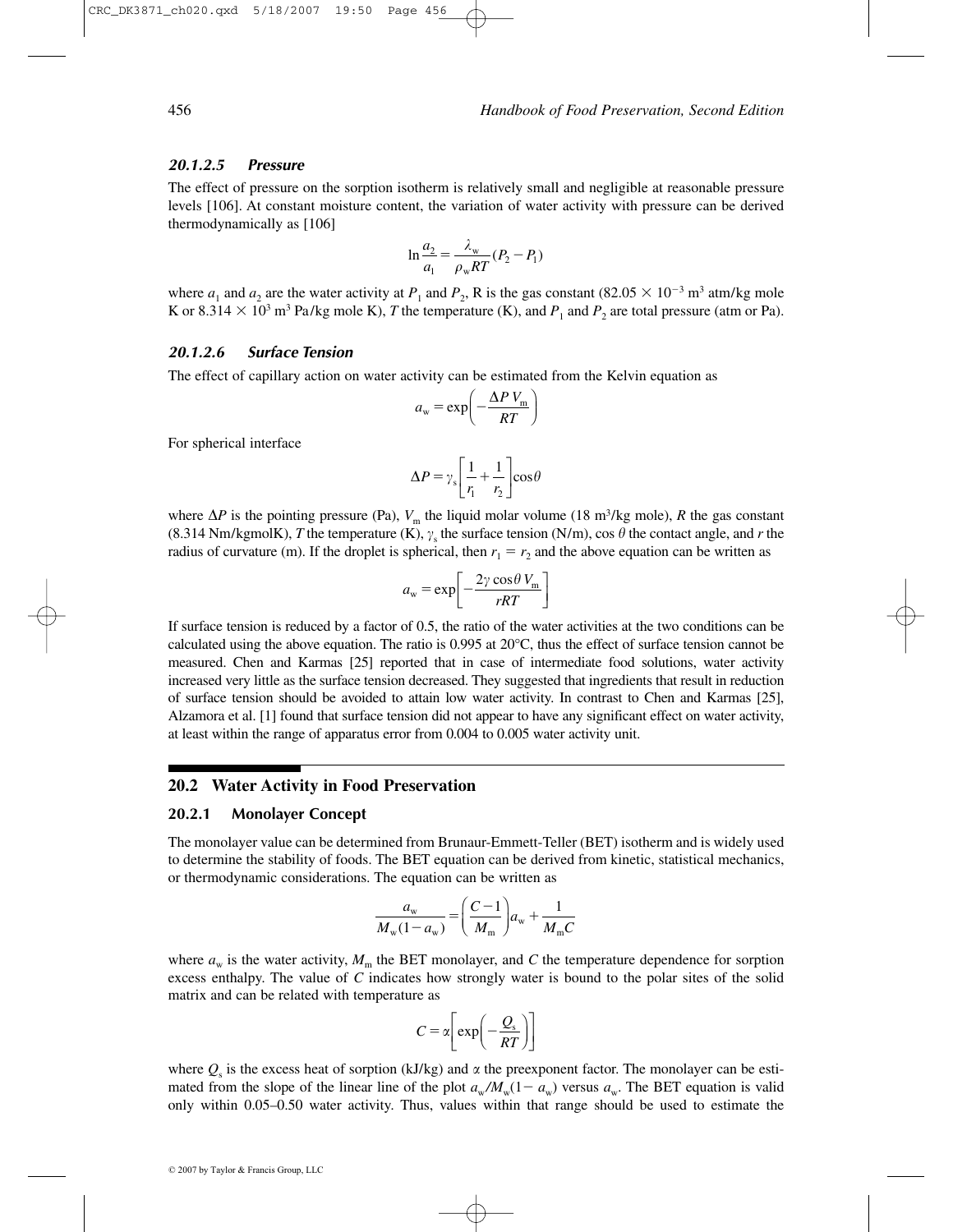<span id="page-10-0"></span>monolayer value. The monolayer value is generally around a water activity of 0.2–0.4 [78]. In addition, the BET monolayer calculation is an effective method for estimating the amount of bound water to specific polar sites in dehydrated food systems [98]. The BET monolayer values usually vary from 0.01 to 0.14 (dry basis) in case of foods and food components. Macromolecules such as starch, protein, and agar usually have higher BET monolayer whereas high fat content foods such as avocado, peanuts, and whole milk showed lower monolayer. Iglesias and Chirife [64] found that monolayer values decreased significantly with increasing temperature after studying 100 foods and food components. This may be due to the thermodynamics where higher temperatures increase the escaping tendencies of gas molecules. In recent years, the most widely accepted and represented model for sorption isotherms for foods has been the GAB. This is mainly due to its accuracy and its validity over a wide range of water activities from 0.1 to 0.9. The GAB isotherm was developed by Gugenheim, Anderson, and De Boer and can be written as

$$
M_{\rm w} = \frac{M_{\rm gm} C K a_{\rm w}}{(1 - K a_{\rm w})(1 - K a_{\rm w} + C K a_{\rm w})}
$$

where *C* and *K* are the model parameters and are related to the temperature. The GAB isotherm equation is an extension of the two-constant BET model and takes into account the modified properties of the sorbate in the multilayer region and bulk liquid properties through the introduction of a third constant *K*. The GAB model parameters and monolayer values have been compiled by Rahman [109] for a number of food products. It is important to point that BET monolayer has more physical meaning and acceptability to be used for food stability compared to the GAB monolayer, although GAB provides better mathematical prediction of isotherm over the wide range of water activities. Recently, the advantages were discussed by Rahman and Al-Belushi [111].

## **20.2.2 Food Stability Diagram**

The moisture sorption isotherm is an extremely valuable tool for food scientists because of its usefulness in predicting food stability. Most foods have a critical moisture content below which the rate of quality loss is negligible. Quality is understood to include growth and toxin production by microorganisms as well as chemical deterioration and decrease of sensory intensity, such as crispness, hardness, caking, texture, color, flavor or aroma [78]. A global food stability map is presented in [Figure 20.7](#page-11-0) [84,120]. As discussed by Labuza [78], the rate of quality loss begins to increase above water activity 0.2–0.3 for most chemical reactions (Figure 20.7). At this water activity, the amount of water adsorbed on surfaces and in capillaries is enough to affect the overall dielectric properties such that the water can now behave as a solvent. Thus, chemical species can dissolve, become mobile, and are reactive. The higher the water activity, the faster the reaction rate because of the greater solubility and increased mobility of the reactants. However, at some higher water activity no further species dissolve, and therefore an increase in water activity decreases the concentration of the reacting species. Since the rate of a reaction is proportional to concentration on a molecular basis, the rate should reach a maximum and then fall as in Figure 20.7. Between this maximum and the monolayer, a semilog plot of rate versus water activity generally results in a straight line. For most dry foods, an increase of 0.1 water activity unit in this region decreases shelf life two to three times [78].

## **20.2.3 Microbial Activity**

## **20.2.3.1 Minimum Water Activity Limit**

The minimum water activity is the limit below which a microorganism or group of microorganisms can no longer reproduce. Hypothetical curves showing effects of water activity are presented in [Figure 20.8](#page-11-0). The initial portion of this growth curve is composed of a lag phase during which the physiological machinery is created for later growth. The lag period is increased with an increase in solute content or a decrease in water activity. The growth or logarithmic phase is also affected by water activity as shown in Figure 20.8 [143]. Secondary metabolites are produced by some microorganisms that are highly toxic and carcinogenic to humans. The factors that affect spore formation can influence the formation of these metabolites. Beuchat [9] summarized the effects of water activity on spore formation and germination as well as toxin production by microorganisms commonly associated with foods and food spoilage. Minimal water activity values for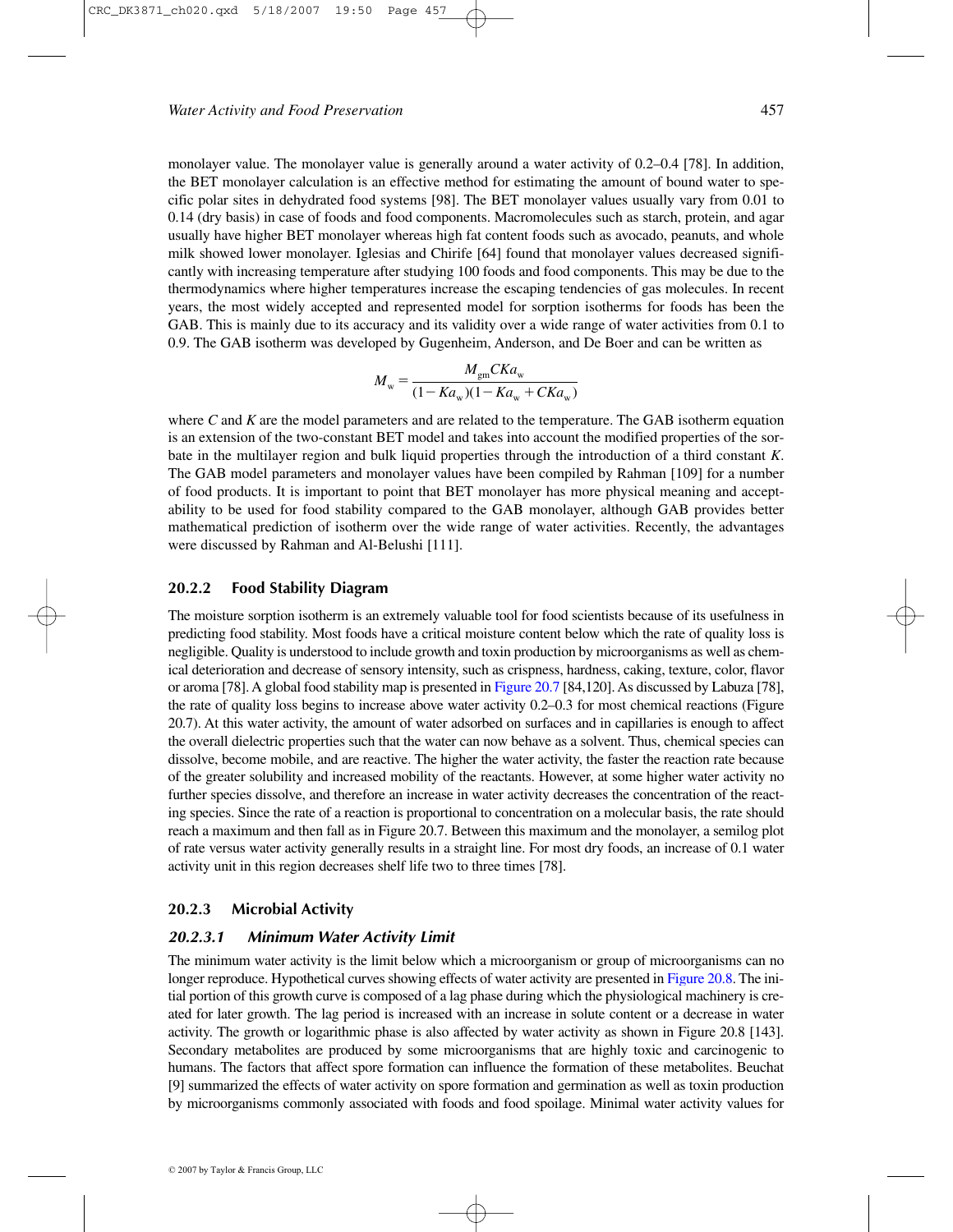<span id="page-11-0"></span>

**FIGURE 20.7** Food stability as a function of water activity. (From Rockland, L. B. and Beuchat, L. R. 1987. In: *Introduction, Water Activity: Theory and Applications to Food*. Rockland, L. B. and Beuchat, L. R. eds. Marcel Dekker, New York. p. v.)



**FIGURE 20.8** Hypothetical curves showing effects of water activity reduction on bacterial growth. (From Troller, J. A. 1987. In: *Water Activity: Theory and Applications to Food*. Rockland, L. B. and Beuchat, L. R. eds. Marcel Dekker, New York. pp. 101–117.)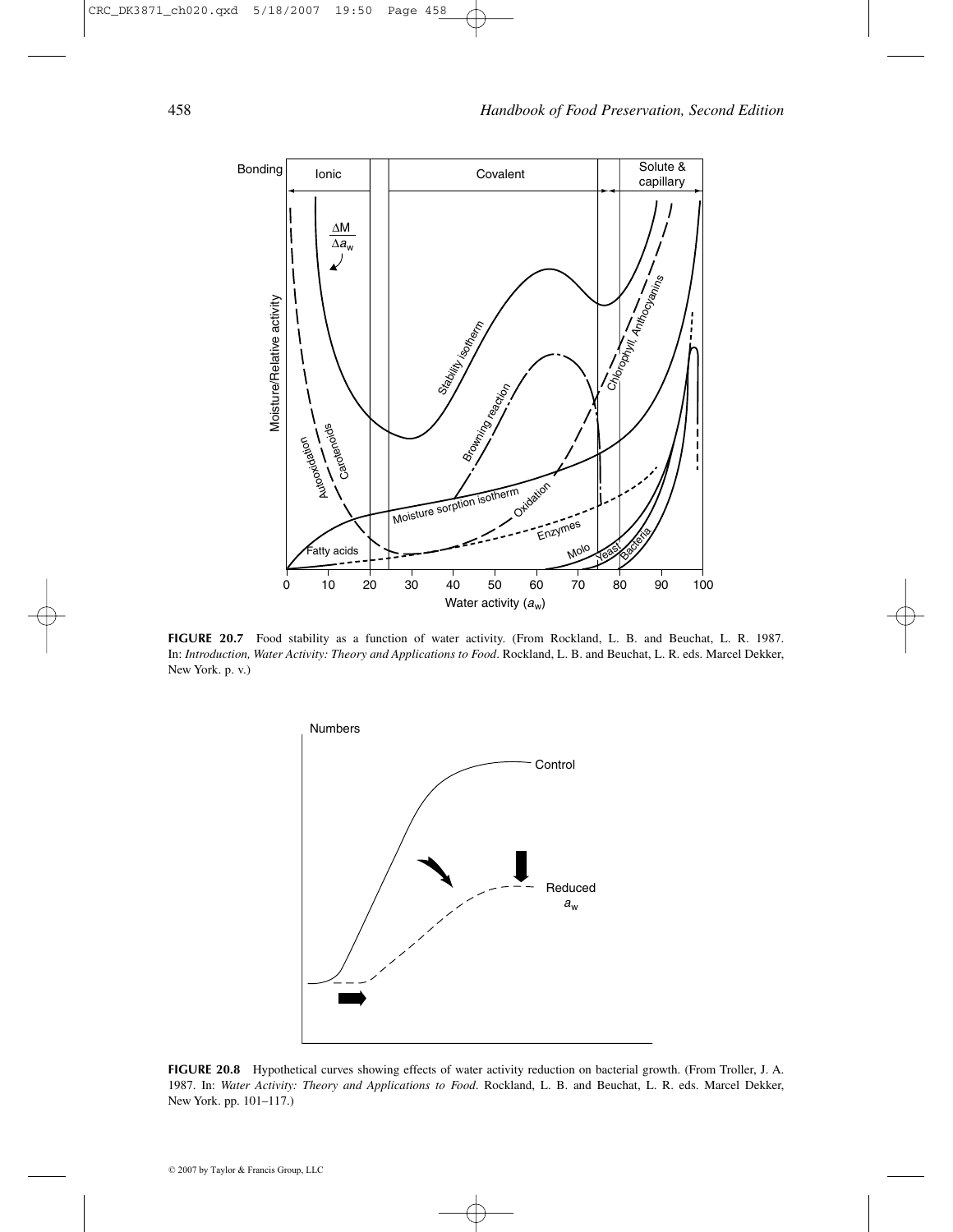<span id="page-12-0"></span>growth and toxin production by microorganisms of public health significance are listed in Tables 20.2 through 20.7. The concern of food safety increases with increasing water activity. The water activity values of some foods cause their susceptibility to spoilage microorganisms as shown in [Table 20.7](#page-14-0) [8]. There is a critical water activity below which no microorganisms can grow. For most foods, this is in the 0.6–0.7 water activity range. Pathogenic bacteria cannot grow below a water activity of 0.85–0.86, whereas yeast and molds are more tolerant to a reduced water activity of 0.80, but usually no growth occurs below a water activity of about 0.62 [32]. The critical limits of water activity may also be shifted to higher or lower levels by other factors, such as pH, salt, antimicrobial agents, heat treatment, and temperature of storage. Leistner and Rodel [88] found the rate of microbial death during frozen storage to be reduced by a decrease in temperature without fluctuation. Thus, they suggested that the microbiological quality of frozen foods could be improved by initial storage of foods at  $-10^{\circ}\text{C}$  ( $a_{w}$  = 0.90) to reduce the number of undesirable organisms followed by freezing at very low temperature (i.e.,  $-30^{\circ}$ C) [89]. In case of selected penicillia, spores produced on media at 0.99 water activity appeared more heat resistant compared to those produced at 0.88 water activity [11]. All treated spores were more sensitive to benzoate and sorbate but more resistant to cycloheximide. McClure [97] provided a review on the effect of water activity on the growth of microorganisms.

# **20.2.3.2 Mode of Action**

For many years, scientists believed these mechanisms relied mainly on the influx and outflow of small, charged inorganic particles, primarily the ions of sodium, potassium, hydrogen, and chloride. Cell physiologists are coming to appreciate that changes in a cell's volume compromise more than just the shape or even the integrity of a cell. Any imbalance in the number of dissolved particles between a cell's interior and exterior can cause water either to rush in and burst the cell's membrane, or to seep out, causing the cell

## **TABLE 20.2**

|                         | <b>Minimal Water Activity for</b> |                         |               |  |
|-------------------------|-----------------------------------|-------------------------|---------------|--|
| <b>Bacteria</b>         | Growth                            | <b>Toxin Production</b> | <b>Toxin</b>  |  |
| <b>Bacillus</b> cereus  | $0.93 - 0.95$                     |                         |               |  |
| Clostridium botulinum   | $0.93 - 0.95$                     | $0.94 - 0.95$           | Type A        |  |
|                         | $0.93 - 0.94$                     | 0.94                    | Type B        |  |
|                         | $0.95 - 0.97$                     | 0.97                    | Type E        |  |
| Clostridium perfringens | $0.93 - 0.95$                     |                         |               |  |
| Salmonella spp.         | $0.92 - 0.95$                     |                         |               |  |
| Staphylococcus aureus   | $0.86 - 0.87$                     | $0.87 - 0.90$           | Enterotoxin A |  |
|                         | $0.86 - 0.87$                     | 0.97                    | Enterotoxin B |  |
| Vibrio parahaemolyticus | 0.94                              |                         |               |  |

Minimal  $a_w$  for Growth and Toxin Production by Bacteria of Public Health Concern

*Source*: Beuchat, L. R. 1981. *Cereal Foods World* 26: 345–349.

#### **TABLE 20.3**

| Minimal $a_w$ for Growth of Foodborne Pathogens in Laboratory Media at Optimum pH and Temperature |  |
|---------------------------------------------------------------------------------------------------|--|
|---------------------------------------------------------------------------------------------------|--|

| Pathogen                      | Minimal $a_w$ | Pathogen                          | Minimal $a_w$ |
|-------------------------------|---------------|-----------------------------------|---------------|
| Campylobacter jejuni          | 0.990         | Salmonella spp.                   | 0.940         |
| Aeromonas hydrophilia         | 0.970         | Escherichia coli                  | 0.935         |
| Clostridium botulinum E       | 0.965         | Vibrio parahaemolyticus           | 0.936         |
| Clostridium botulinum G       | 0.965         | Bacillus cereus                   | 0.930         |
| Shigella spp.                 | 0.960         | Listeria monocytogenes            | 0.920         |
| Yersinia enterocolitica       | 0.960         | Staphylococcus aureus (anaerobic) | 0.910         |
| Clostridium perfringens       | 0.945         | Staphylococcus aureus (aerobic)   | 0.860         |
| Clostridium botulinum A and B | 0.940         |                                   |               |

*Source*: Chirife, J. 1993. *Food Control* 4: 210.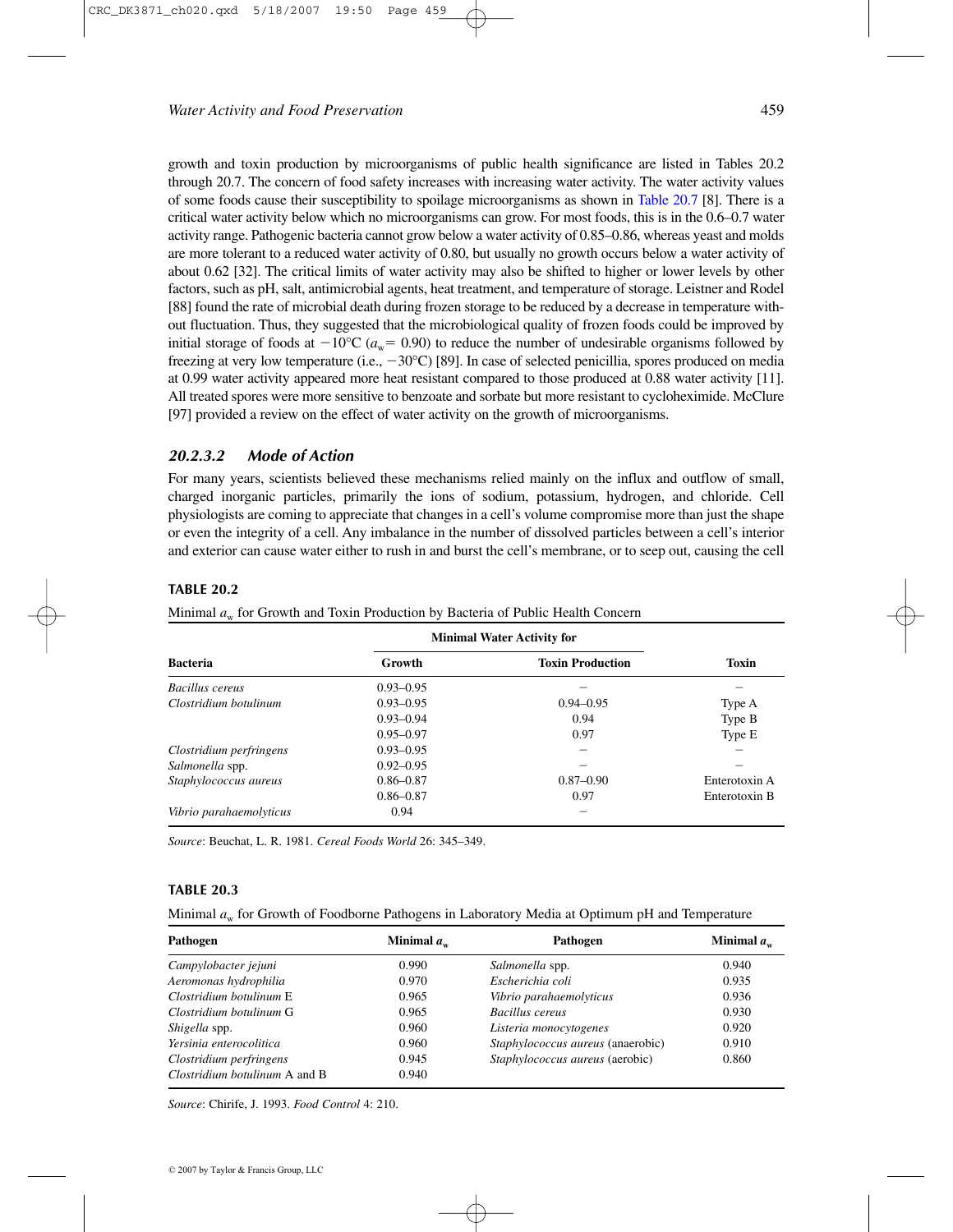|                               | $a_w$ Adjusted with |                 |  |
|-------------------------------|---------------------|-----------------|--|
| <b>Bacteria</b>               | Sodium Chloride     | <b>Glycerol</b> |  |
| Clostridium botulinum E       | 0.966               | 0.943           |  |
| Clostridium botulinum G       | 0.966               |                 |  |
| Escherichia coli              | 0.945               | 0.940           |  |
| Clostridium perfringens       | 0.945               | 0.930           |  |
| Salmonella spp.               | 0.941               |                 |  |
| Clostridium botulinum A and B | 0.940               | 0.930           |  |
| Vibrio parahaemolyticus       | 0.932               | 0.911           |  |
| Bacillus cereus               | 0.930               | 0.920           |  |
| Listeria monocytogenes        | 0.920               | 0.900           |  |
| Staphylococcus aureus         | 0.860               | 0.890           |  |

<span id="page-13-0"></span>Sodium Chloride versus Glycerol in Minimum Water Activity Supporting Growth of Pathogenic Bacteria

*Source*: Chirife, J. and Buera, M. D. P. 1996. *Crit. Rev. Food Sci. Nutri*. 36(5): 465–513.

#### **TABLE 20.5**

Minimal Water Activity for Growth of Pathogenic Bacteriaa

| <b>Bacteria</b>         | <b>NaCl</b> | KCI   | <b>Sucrose</b> | Glucose |
|-------------------------|-------------|-------|----------------|---------|
| Listeria monocytogenes  | 0.920       |       | 0.920          |         |
| Vibrio parahaemolyticus | 0.935       | 0.936 | 0.940          |         |
| Clostridium botulinum G | 0.965       |       | 0.965          |         |
| Clostridium botulinum E | 0.972       | 0.972 | 0.972          | 0.975   |
| Clostridium perfringens | 0.945       |       |                | 0.946   |
| Staphylococcus aureus   | 0.864       | 0.864 | 0.867          |         |

a In laboratory media, water activity adjusted with salts (NaCl and KCl) or sugars (sucrose and glucose). *Source*: Chirife, J. 1994. *J. Food Eng*. 22: 409–419.

# **TABLE 20.6**

Minimal  $a_w$  for Growth of and Toxin Production by Molds of Public Health Concern

|                         | <b>Minimal Water Activity for</b> |                         |                                                         |  |
|-------------------------|-----------------------------------|-------------------------|---------------------------------------------------------|--|
| Mold                    | Growth                            | <b>Toxin Production</b> | <b>Toxin</b>                                            |  |
| Alternaria alternate    |                                   | < 0.90                  | Altenuene, alternariol,<br>alternariol monomethyl ether |  |
| Aspergillus flavus      | $0.78 - 0.80$                     | $0.83 - 0.87$           | Aflatoxin                                               |  |
| Aspergillus parasiticus | 0.82                              | 0.87                    | Flatoxin                                                |  |
| Aspergillus orchraceus  | $0.77 - 0.83$                     | $0.83 - 0.87$           | Ochratoxin                                              |  |
| Byssochlamys nivea      | 0.84                              |                         |                                                         |  |
| Penicillium cyclopium   | $0.81 - 0.85$                     | $0.87 - 0.90$           | Ochratoxin                                              |  |
| Penicillium viridicatu  | 0.83                              | $0.83 - 0.86$           | Ochratoxin                                              |  |
| Penicillium ochraceus   | $0.76 - 0.81$                     | $0.80 - 0.88$           | Penicillic acid                                         |  |
| Penicillium cyclopium   | $0.82 - 0.87$                     | 0.97                    | Penicillic acid                                         |  |
| Penicillium martensii   | $0.79 - 0.83$                     | 0.99                    | Penicillic acid                                         |  |
| Penicillium islandicum  | 0.83                              |                         |                                                         |  |
| Penicillium urticae     | $0.81 - 0.85$                     | $0.85 - 0.95$           | Patulin                                                 |  |
| Penicillium expansum    | $0.83 - 0.85$                     | 0.99                    | Patulin                                                 |  |
| Stachybotrys atra       | 0.94                              | 0.94                    | Stachybotrym                                            |  |
| Trichothecium roseum    | 0.90                              |                         | Trichothecine                                           |  |

*Source*: Beuchat, L. R. 1981. *Cereal Foods World* 26: 345–349.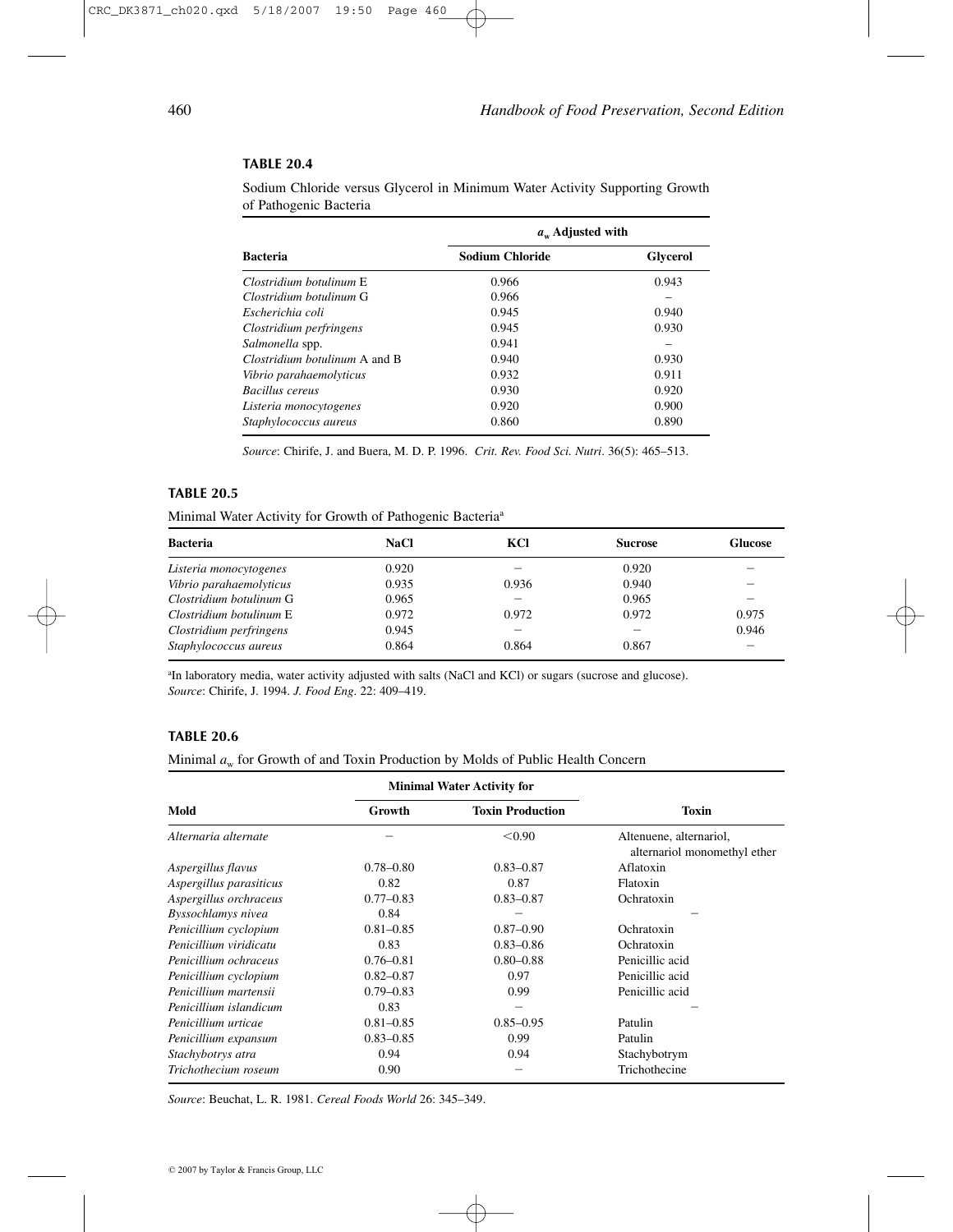<span id="page-14-0"></span>Water Activity of Some Foods and Susceptibility to Spoilage by Microorganisms

| Range of $a_w$ | <b>Microorganisms Generally Inhibited</b><br>by the Lowest $a_w$ in This Range                                                    | <b>Examples of Foods Generally within</b><br>This Range of $a_w$                                                                                                                     |
|----------------|-----------------------------------------------------------------------------------------------------------------------------------|--------------------------------------------------------------------------------------------------------------------------------------------------------------------------------------|
| $1.00 - 0.95$  | Pseudomonas, Escherichia, Proteus,<br>Shigella, Klebsiella, Bacillus, Clostridium<br><i>perfringens</i> , some yeasts             | Highly perishable foods (fresh and<br>canned fruit, vegetables, meet fish)<br>and milk; cooked sausages and breads                                                                   |
| $0.95 - 0.91$  | Salmonella, Vibrio parahaemolyticus,<br>C. botulinum, Serratia, Lactobacillus,<br>Pediococcus, some molds,<br>Rhodotorula, Pichia | Some cheeses (Cheddar, Swiss,<br>Muenster, provolone), cured meat,<br>some fruit juice concentrates                                                                                  |
| $0.91 - 0.87$  | Many yeasts ( <i>Candida</i> , <i>Torulopis</i> ,<br>Hansenula), Micrococcus                                                      | Fermented sausage (salami), sponge<br>cakes, dry cheeses, margarine                                                                                                                  |
| $0.87 - 0.80$  | Most molds (mycotoxigenic penicillia),<br>Staphylococcus aureus, most<br>Saccharomyces (billii) ssp., Debaryomyces                | Most fruit juice concentrates,<br>sweetened condensed milk, chocolate<br>syrup, maple and fruit syrup, rice,<br>pulses, fruit cakes, country-style<br>ham, fondants, high sugar cake |
| $0.80 - 0.75$  | Most halophilic bacteria,<br>mycotoxigenic aspergilli                                                                             | Jam, marmalade, marzipan, glace<br>fruit, some marshmallows                                                                                                                          |
| $0.75 - 0.65$  | Xerophilic molds (Aspergillus chevalieri,<br>A. candidus, Wallemia sebi),<br>Saccharomyces bisporus                               | Rolled oats, grained nougats, fudge,<br>marshmallows, jelly, molasses, raw<br>can sugar, some dried fruits, nuts                                                                     |
| $0.65 - 0.60$  | Osmophilic yeasts (Saccharomyces rouxii),<br>a few molds (Aspergillus echinulatus,<br>Monascus bisporus)                          | Dried fruits, some toffees and<br>caramels, honey                                                                                                                                    |
| 0.50           | No microbial proliferation                                                                                                        | Noodles, spaghetti, dried spices                                                                                                                                                     |
| 0.40           |                                                                                                                                   | Whole egg powder                                                                                                                                                                     |
| 0.30           |                                                                                                                                   | Cookies, crackers, bread crusts                                                                                                                                                      |
| 0.20           |                                                                                                                                   | Whole milk powder, dried vegetables,<br>corn flask, dehydrated soup, some<br>cookies, crackers                                                                                       |

*Source*: Beuchat, L. R. 1981. *Cereal Foods World* 26: 345–349.

to shrink. In case of hypertonic solution, the cells shrink whereas in case of hypotonic solution, cells expands [85]. A decrease in water activity in the environment increases the osmotic stress of microbial cells because the cells always try to maintain a slightly lower internal osmolality (i.e., water activity). This causes an influx of water into the cell to maintain surface integrity. It is the disruption of this process by solutes that leads to cell damage and death. In addition to osmotic stress, solutes may have other effects on microorganisms, including enzyme inhibition, cytoplasmic coagulation, and damage to the cell wall. Brown [18] showed that high levels of salt with antibiotics like penicillium and cycloserine caused prokaryotic cell walls to become fragile while strong-walled eukaryotes survived. In the above case, the controlling mode of action was damage to the cell wall. Water activity can explain only the osmotic stress. Genetic control is closely tied to the amino acid pool, especially betaine and praline, and the potassium level in the cell.

# **20.2.3.3 Adaptation**

A variety of mechanisms may help avoid water loss or gain from microorganisms [58]. Such mechanisms are reviewed by Troller [143].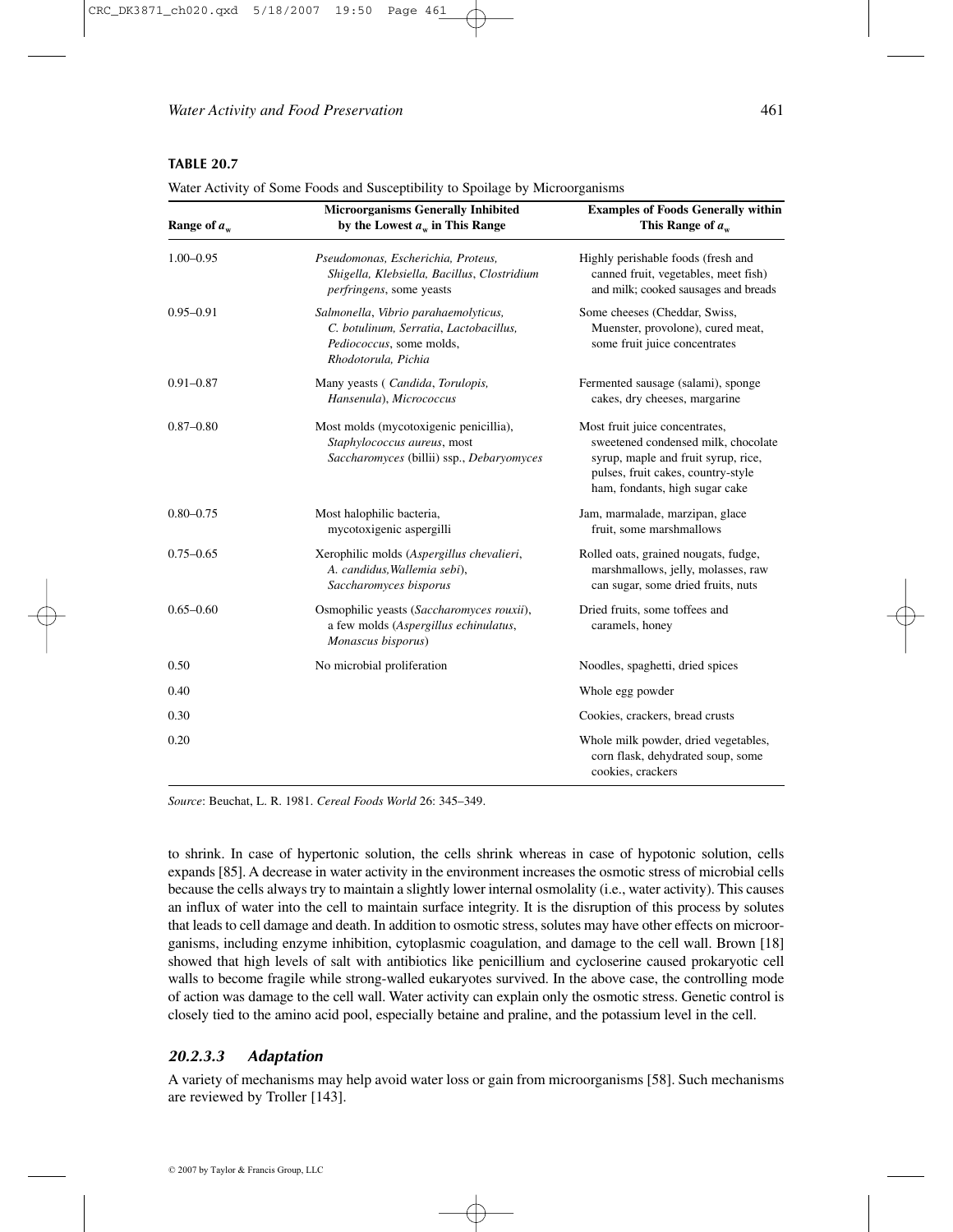# *20.2.3.3.1 Sensing and Translation*

While potassium may or may not be the trigger that initiates the process of osmoregulation, its transport into the cell is the primary modulatory event [61]. Helmer et al. [62], in a series of experiments, demonstrated that at least two and probably four K<sup>+</sup> transport systems exist in *Escherichia coli*. The first system is accomplished, in part, by a series of three high-affinity genes. The first three genes of the inner membrane proteins of various molecular weights act as gatekeepers. The fourth gene alters its conformation in a manner that permits and intensifies transcription to maintain cytoplasmic  $K^+$  content [47]. The second system is constitutive and requires ATP and a proton motive force to supply energy for net  $K^+$  uptake. Helmer et al. [62] identified a proton motive force as supplying the primary energy to drive this reaction, whereas ATP supplies the energy to turn off  $K^+$  transport. Another system, the  $K^+$  export model, has only been postulated and is of some interest because of the potential existence of export-blocking proteins that might be synthesized by the cell in response to osmotic challenge. In this case,  $K<sup>+</sup>$  would not be pumped out of the cell but would be retained to trigger a metabolic response or to provide primary iso-osmotic conditions across the membrane [143].

# *20.2.3.3.2 Accommodation*

Christian [37] and Christian and Waltho [38] observed first that growth of *Salmonella oranienburg* at low water activity was stimulated by the addition of the amino acid proline. They observed a reversal of plasmolysis when exogenous proline was supplied to the bacteria growing at low water activity. Although uptake from the media may be one method of accumulating proline in response to water stress, most organisms appear to be able to synthesize proline. In fact, synthesis probably is the most common mechanism for accumulating proline in osmotically inhibited bacteria [144]. This is called compatible solute. A number of osmoregulatory solutes protect proteins against denaturation by heat [58]. Measures [99] and Gould and Measures [60] showed that  $K^+$  was required to maintain electrical neutrality or to balance the charges within cells exposed to environments with low water activity in which various amino acids, such as  $\alpha$ ketoglutarate and glutamic acid, accumulate intracellularly. The principal reaction involves conversion of  $\alpha$ -ketoglutarate to glutamic acid by glutamate dehydrogenase, an enzyme activated by K<sup>+</sup>. Glutamic acid reduces the intracellular water activity to reverse plasmolysis by reducing relative amounts of  $K^+$  and glutamate dehydrogenase. This leaves the cell at a balanced, osmotic null point by virtue of the increased glutamic acid pool. For some bacteria the process stops at this point, but for other organisms glutamic acid is converted to  $\gamma$ -aminobutyric acid or proline, neither of which is highly charged. Accumulation of high concentrations of glutamic acid would require concomitant acquisition of  $K<sup>+</sup>$  to keep the system at neutrality. This excessive amount of  $K<sup>+</sup>$  could be detrimental to the organism and at the very least, costly in terms of energy expenditure. Both  $\gamma$ -aminobutyric acid and proline are remarkably efficient at reducing intracellular water activity without interfering in the cell's metabolism and for this reason have been termed compatible solutes [17]. Compatible protoplasmic solutes in bacteria include glycylbetaine, proline, glutamic acid,  $\gamma$ -aminobutyric acid, and glycerol. Polyols of various types are compatible protoplasmic solutes in many fungi [\(Table 20.8\)](#page-16-0). Exactly how these solutes avoid interference is not fully understood [143]. Gould [58] suggested that specific binding between solutes and intracellular enzymes is not the mechanism. Jones and Pollard [66] suggested that as these solutes may be excluded from the hydration sphere of proteins, the term benign solutes might more accurately describe the nonparticipatory nature of these materials.

# *20.2.3.3.3 Genetic Adaptation*

The genetic components controlling osmoregulation in microorganisms are being investigated. *Escherichia coli* appears to have evolved a particularly advanced scheme for protection against osmotic stress through a proline-overproduced mutation, which confers osmotolerance. *Klebsiella pneumoniae* experiences an increase in intracellular-free proline when it is exposed to high levels of sodium chloride. Thus an enhanced level of osmoresistance in the organism results in its ability to fix nitrogen while under osmotic stress Troller [143].

# *20.2.3.3.4 Changing Cell Metabolism*

An important role of the membrane may be to exclude  $Na^+$ , which if permitted to enter the cell can quickly inactivate a number of vital enzymatic systems. Na<sup>+</sup> alters the types and amount of phospholipids within the membrane [143]. How a bacterial spore maintains such low cytoplasmic water content or water activity even when suspended in pure water is not yet understood [58].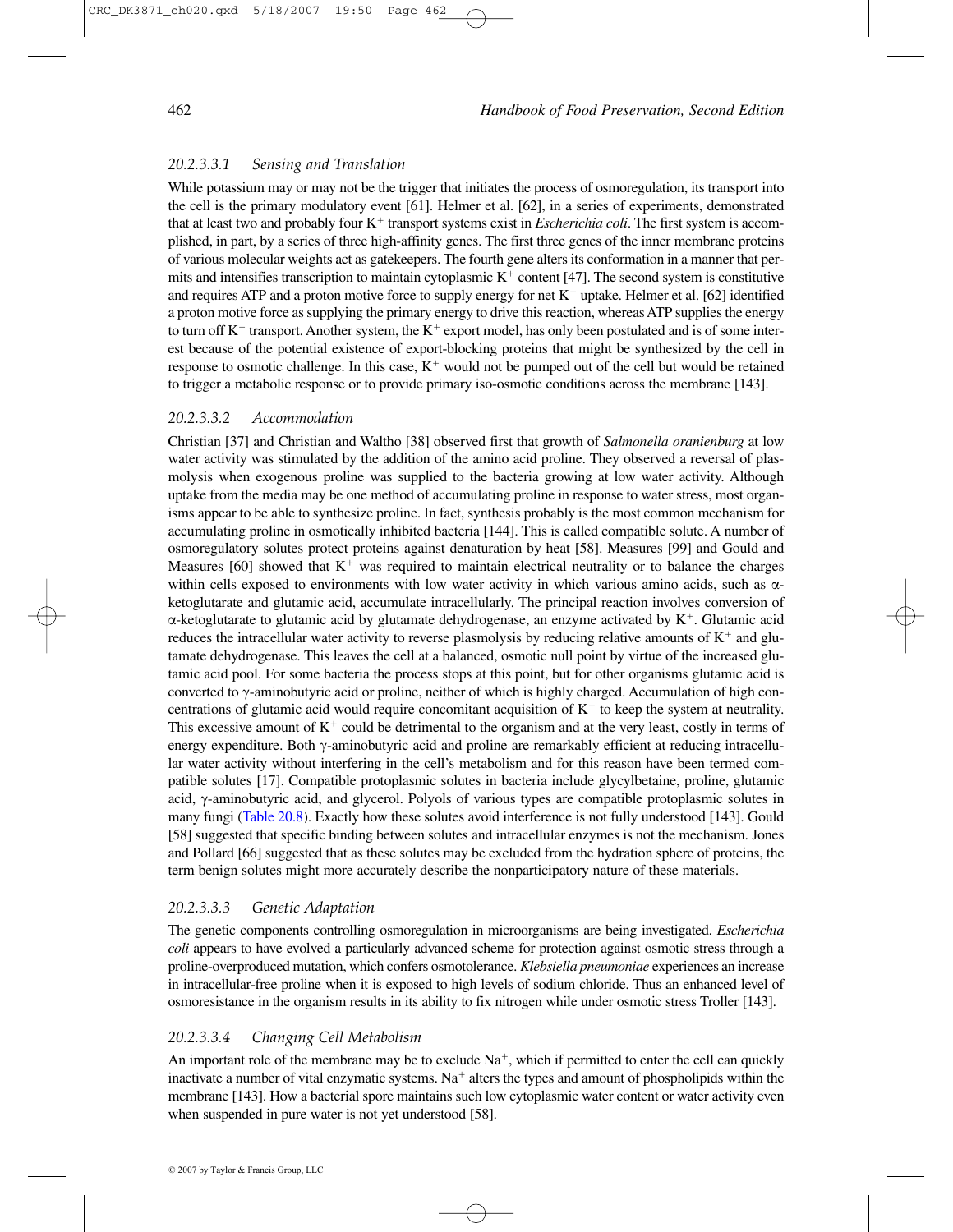#### <span id="page-16-0"></span>Compatible Protoplasmic Solutes in Fungi

| <b>Solute</b>     | Genus               | <b>Solute</b>                      | <b>Genus</b>      |
|-------------------|---------------------|------------------------------------|-------------------|
| Mannitol          | Geotrichum          | $D$ -Galactosyl- $(1,1)$ -glycerol | <i>Ochromonas</i> |
|                   | Platymonas          | Glycerol                           | Chlamydomonas     |
|                   | Aspergillus         |                                    | Aspergillus       |
|                   | Dendryphiella       |                                    | Dunaliella        |
|                   | Penicillium         |                                    | Saccharomyces     |
| Cyclohexanetetrol | Monochrysis         |                                    | Debaromyces       |
| Arabitol          | Dendryphiella       | Erythritol                         | Aspergillus       |
|                   | Saccharomyces       |                                    | Penicillium       |
| Sorbitol          | <b>Stichococcus</b> |                                    |                   |

*Source*: Brown, A. D. and Simpson, J. R. 1972. *J. Gen. Microbiol*. 2: 589.

#### **20.2.4 Fat Oxidation**

[Figure 20.7](#page-11-0) shows a quality loss by oxidation below monolayer value. If a food is susceptible to oxidation of unsaturated fats, e.g., cereal grains, the rate increases as water activity decreases below the monolayer. Oxidation and rancidity are aggravated by drying of foods to very low moisture levels [127]. An oxygen attack is also responsible for pigment instability, loss of vitamins, and sometimes initiates nonenzymatic browning reactions [138]. The attachment of an oxygen molecule to a binding site of a protein would produce an incongruity in the aqueous covering sheath, which could distribute the hydration structure of neighboring sites [75]. Competition with oxygen is not the sole basis for explaining the protective effects of water. The bond energy of the adsorbed water would inhibit interactions between polar groups on adjacent carbohydrate or protein molecules and thereby preserve rehydration ability, reconstitution ability, and texture of foods [127]. Moreover, with respect to fat oxidation, the catalytic effect of metallic compounds is reduced when they form coordination spheres with polar groups [146]. Water is important in lipid oxidation because it acts as a solvent, mobilizes reactants, and interacts chemically or by hydrogen bonding with other species. The basic protective function that water exhibits when the moisture content increases the absolute dry state can be accounted for by two factors: (i) water interacts with metal catalysts, making them less effective through changes in their coordination sphere, and (ii) water hydrogen bonds with hydroperoxides, tying them up so that they are no longer available for decomposition through initiation reactions. When moisture content is higher than the value at the monolayer, the solvent and mobilization properties of water become more important and the catalysts present are more easily mobilized and possible swelling of solid matrix exposes new catalytic sites, making oxidation rates even higher [77,82]. Thus, foods having unsaturated fat should be kept at the critical water activity to maximize shelf life. The water activity at BET monolayer can be defined as *critical water activity*. Autoxidation of lipids occurs rapidly at low water activity levels, decreasing until a water activity range of 0.3–0.5 is reached [142]. At low water content especially in porous substrates in the complete absence of water, peroxidation of unsaturated lipids proceeds very rapidly. The addition of small quantities of water tends to produce a protective effect if the substrate is still free of oxidation products and reactive intermediates. However, reactions of oxidation products with proteins follow a more complex pattern [71]. In a model system consisting of methyl linoleate and lysozyme, the free radicals and other reactive species formed by the linoleate react with the protein, resulting in increased fluorescence, decreased enzyme activity, and decreased protein solubility. Water activity has an inhibitory effect on the initial oxidation of the lipid, but the secondary reactions of the lipid degradation products with the protein are accelerated by increasing water activity [68]. Schaich [129] showed that the free radical formed in proteins reacted with peroxide lipids and found that the amount and type of free radicals formed in the proteins were strongly affected by water activity. It appears that water facilitates recombination of free radicals and as a consequence the steady-state concentration of radicals, whereas various radical-initiated processes such as protein cross-linking increase at high water content. In case of freezedried model systems, certain amino acids, including histidine,  $\beta$ -amino-butyric acid, lysine, and cysteine, showed substantial antioxidant activity [72].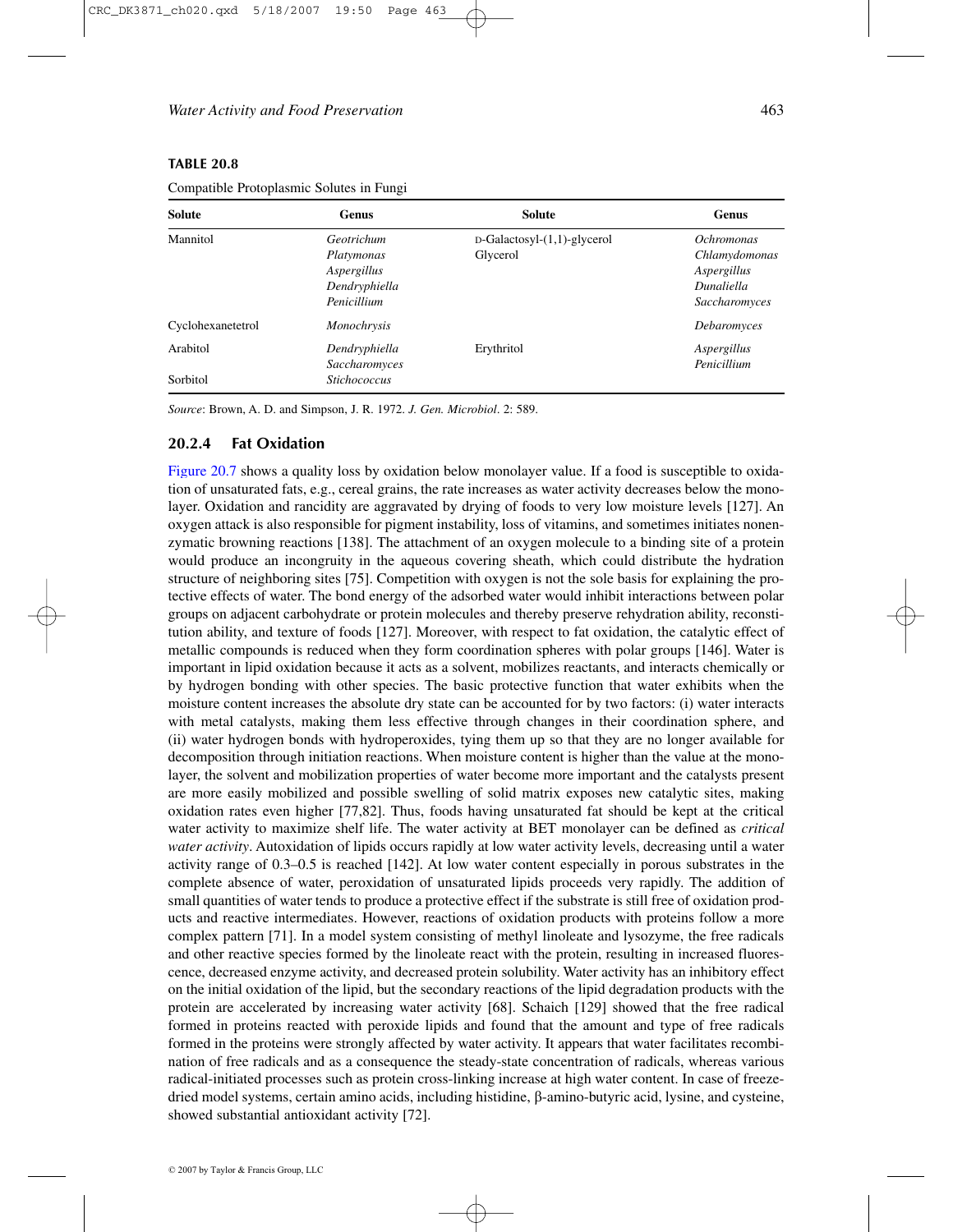## <span id="page-17-0"></span>**20.2.5 Nonenzymatic Activity**

Browning reactions in foods affect nutritional value as well as color and texture [79]. The induction period, defined as the time to visually detectable browning, is inversely proportional to water activity [76,150]. Browning reactions are influenced by the types of reactant sugars and amines, pH, temperature, water activity, and the types of solutes or humectants used to adjust the water activity [142].

## **20.2.5.1 Types of Browning**

There are three major pathways by which nonenzymatic browning can occur: high-temperature caramelization, ascorbic acid oxidation, and the Maillard reaction [79]. The browning reaction of sugars heated above their melting point in the absence of proteins or amino acids is called caramelization. This can be either beneficial or detrimental to the quality of a food product and can be prevented by avoiding high-temperature processing and low storage temperatures. It is enhanced in alkaline or acid conditions and is used to make commercial caramel colorings and flavors. Ascorbic acid (vitamin C) oxidation, a second type of browning reaction, is catalyzed by low pH and elevated temperatures. The decomposition products resulting from the oxidation of ascorbic acid cause a brown discoloration as well as decreased nutritional value. The Maillard reaction is a result of reducing compounds, primarily sugars, reacting with proteins or free amine groups. This changes both the chemical and the physiological properties of the protein. In general, the accumulation of brown pigments is the most obvious indication that Maillard browning has occurred in a food containing both carbohydrate and protein. It is used as an indicator of excessive thermal processing in the milk industry [79]. In the early stages of the Maillard reaction, the carbonyl group of the reducing sugar reacts with the free amino group of the amino acid to form a Schiff base and then the *N*-substituted glycosylamine as well as a molecule of water. Glycosylamines are converted to 1-amino-1-deoxy-2-ketose by Amadori rearrangement (cyclization and isomerization) [90]. The Maillard reactions forming Amadori compounds do not cause browning but do reduce the nutritive value [96]. The advanced Maillard reaction has five pathways. The first pathways start from the 1,2-enol or 2,3-enol forms of the Amadori product, yielding various flavor compounds. The third pathway is Strecker degradation, which involves oxidative degradation of amino acids by the dicarbonyls produced in the first two pathways. The fourth pathway involves transamination of the Schiff base. The fifth pathway starts with a second substitution of the amino-deoxyketose. The final step of the advanced Maillard reaction is the formation of many heterocyclic compounds, such as pyrazines and pyroles [90]. Brown melanoidin pigments are produced in the final stage of the Maillard reaction. The pigments are formed by polymerization of the reactive compounds produced during the advanced Maillard reaction, such as unsaturated carbonyl compounds and furfural. The polymers have a molecular weight greater than 1000 and are relatively inert [96]. These pathways depend upon environmental conditions such as temperature and pH.

# **20.2.5.2 Factors Affecting Browning**

The browning reaction rate increases sharply from water activity at BET to a maximum, and then decreases ([Figure 20.7](#page-11-0)). Water can retard the rate of the initial glycosylamine reaction of which it is a product. This results in product inhibition by some of the intermediate reactions. A second factor is the dilution of reactive components with increasing water content. The mobility of the reactive species increases due to a decrease in viscosity with increasing water activity. However, the first two factors eventually overcompensate for the decreased viscosity at higher water activity, and thus the overall rate of browning decreases [79]. Wolf et al. [153] demonstrated that losses of free lysine and methionine were highly dependent on water activity, protein, and sugar. Thermal degradation of both amino acids followed first-order kinetics, and rates decreased at 65°C and 115°C with increasing water activity. A more rapid decrease of lysine, tryptophan, and threonine at higher water activity is observed in model systems when heated to 95°C [87]. The retention of tryptophan was greater than lysine at water activity 0.75, but lysine retention was greater than that of tryptophan at water activity 0.22. At higher water activity, the Maillard reaction predominates and a rapid loss of lysine occurs. At lower water activity, browning proceeds at a slower rate and reactions involving the indole ring of tryptophan become significant [90]. Glucose utilization in a model system consisting of glucose, monosodium glutamate, corn starch, and lipids during nonenzymatic browning was investigated by Kamman and Labuza [67]. The rates of glucose utilization at water activity 0.81 were higher than at 0.41.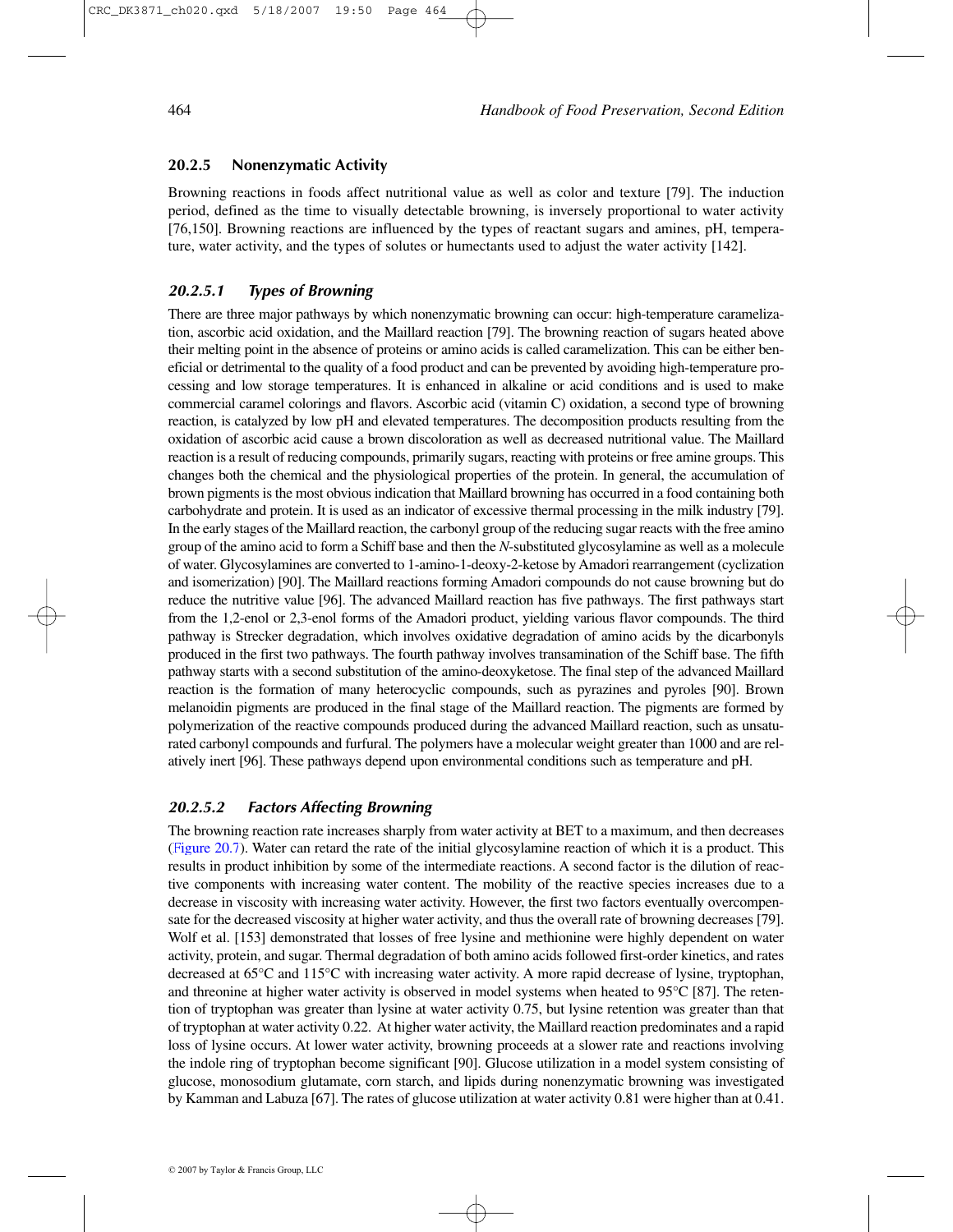<span id="page-18-0"></span>Lipid accelerated the reaction rates at 0.41 but had virtually no effect at 0.81 water activity. Liquid oil is more effective than shortening in increasing the degradation rate of glucose. These can be explained by the mobility of solutes in both water and oil [90]. Cerrutti et al. [24] studied browning in a model system consisting of lysine, glucose, sodium chloride, and phosphate buffer. They showed that water had little or no effect on the rate of glucose loss at water activity 0.90–0.95, but the rate was highly dependent on temperature and pH. Similar behavior was observed on accumulation of 5-hydroxymethylfurfural, fluorescent compounds, and brown pigments. Seow and Cheah [132] found that nonenzymatic browning decreased with an increase in water activity and temperature in a water-glycerol-sorbate-glycine model system at pH 4. In case of dehydrated orange juice ( $a_w = 0.44$ ) stored at 30°C and 50°C, the total amino acids lost due to nonenzymatic browning were 30% and 65% of initial concentration [21].

# **20.2.5.3 Maximum Browning Region**

The region where the maximum browning occurs is usually near 0.65–0.80 water activity. In model freezedried foods, the maximum browning rate is in the range of 0.40–0.67 [39], in whey powders at 0.44 [79], and in dehydrated foods in the range of 0.65–0.75 [149]. Petriella et al. [107] found that water had relatively less effect on the browning rates at water activity of 0.90–0.95. At this range, pH and temperature were the determining factors. At very high water content, i.e., water activity greater than 0.95, moisture strongly inhibits the browning rate by diluting the reactive species [142]. Warmbier et al. [149] studied the influence of solutes on the maximal range of browning. For example, if glycerol is employed to reduce water activity, the range of maximal browning shifts from 0.65–0.75 to 0.40–0.50. They concluded that glycerol can influence the rate of browning at lower water activity values by acting as an aqueous solvent and thereby allowing reactant mobility at much lower moisture values than would be expected for water alone. The overall effect of glycerol or other liquid humectants on the maximum for nonenzymatic browning is to shift it to a lower water activity [79]. Obanu et al. [105], on the other hand, observing browning in glycerol–amino acid mixtures stored at 65°C, concluded that glycerol itself might participate in the browning reaction. Moreover, Troller [142] pointed that product quality relative to browning could be improved by reducing the water activity and, more importantly, the temperature during the final stage of drying. It is somewhat paradoxical that at water activity levels that minimize browning, autoxidation of lipids is maximized.

## **20.2.6 Enzymatic Activity**

Enzyme-catalyzed reactions can proceed in foods with relatively low water contents. Karel [71] summarized two features of the results mentioned in the literature as follows: (i) The rate of hydrolysis increases with increasing water activity, with the reaction being extremely slow at very low activities. (ii) At each water activity, there appears to be a maximum extent of hydrolysis, which also increases with water content. The apparent cessation of the reaction at low moisture cannot be because of irreversible inactivation of the enzyme, but because upon humidification to a higher water activity, hydrolysis is resumed at a rate characteristic of the newly obtained water activity [71]. Silver [134] investigated a model system consisting of avicel, sucrose, and invertase and found that the reaction velocity increased with water activity. Complete conversion of the substrate was observed for water activities greater than or equal to 0.75. Below water activities of 0.75, the reaction continued to 100% hydrolysis. In solid media, water activity can affect reactions in two ways: lack of reactant mobility and alteration of active conformation of substrate and enzymatic protein [141]. Effects of varying the enzyme-to-substrate ratios on reaction velocity and the effect of water activity on the activation energy for the reaction could not be explained by a simple diffusion model, but required more complex postulates [71]: (i) The diffusion resistance is localized in a shell adjacent to the enzymes. (ii) At low water activities, the reduced hydration produces conformational changes in the enzyme affecting its catalytic activity. Tome et al. [141] tested the simple diffusion-related hypothesis on the basis of experiments in liquid systems in which water activity was reduced by the addition of glycerol, ethylene glycol, propylene glycol, diethylene glycol, sorbitol, methanol, or ethanol. In these solutions, the effects of polyphenoloxidase on tyrosine were very similar to those obtained in solid systems. The optimum pH of activity is shifted slightly toward alkaline values. Three characteristic curves were observed: (i) for low water activity, there was almost a total inhibition, (ii) in the intermediate range, reaction rate was very dependent on water activity, and (iii) for high water activity zones, activity was weakly affected by organic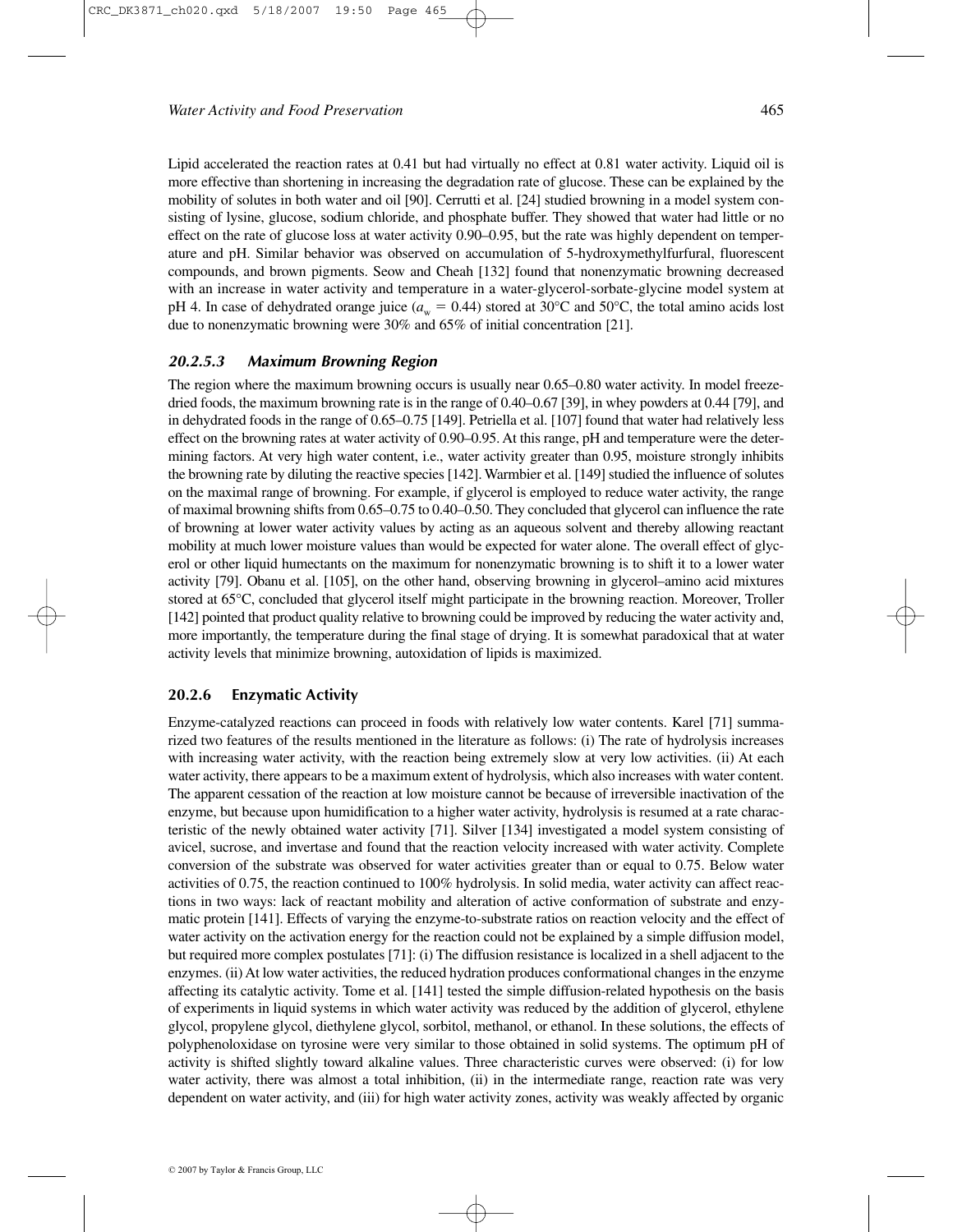| Minimum water Activity values for Enzymatic Reactions in Selected Food Systems |                      |           |                                 |  |
|--------------------------------------------------------------------------------|----------------------|-----------|---------------------------------|--|
| <b>Product/Substrate</b>                                                       | <b>Enzyme</b>        | $T$ (°C)  | <b>Water Activity Threshold</b> |  |
| Grains                                                                         | Phytases             | 23        | 0.90                            |  |
| Wheat germ                                                                     | Glycoside hydrolases | 20        | 0.20                            |  |
| Rye flour                                                                      | Amylases             | 30        | 0.75                            |  |
|                                                                                | Proteases            |           |                                 |  |
| Macaroni                                                                       | Phospholipases       | $25 - 30$ | 0.45                            |  |
| Wheat flour dough                                                              | Proteases            | 35        | 0.96                            |  |
| <b>Bread</b>                                                                   | Amylases             | 30        | 0.36                            |  |
|                                                                                | Proteases            |           |                                 |  |
| Casein                                                                         | Trypsin              | 30        | 0.50                            |  |
| Starch                                                                         | Amylases             | 37        | 0.40/0.75                       |  |
| Galactose                                                                      | Galactosidase        | 30        | $0.40 - 0.60$                   |  |
| Olive oil                                                                      | Lipase               | $5 - 40$  | 0.25                            |  |
| Triolein, triaurin                                                             | Phospholipases       | 30        | 0.45                            |  |
| Glucose                                                                        | Glucose oxidase      | 30        | 0.40                            |  |
| Lenoleic acid                                                                  | Lipoxygenase         | 25        | 0.50/0.70                       |  |

<span id="page-19-0"></span>Minimum Water Activity Values for Enzymatic Reactions in Selected Food Systems

*Source*: Drapron, R. 1985. In: *Properties of Water in Foods.* (Simato, D. and Multon, J. L., eds.) Martinus Nijhoff Publishers, Dordrecht.

additives. In general, the rate increased rapidly with increasing water activity, and the reaction stopped at a certain level before all reactants were consumed; the higher the water content, the higher the plateau. The authors were unable to find a correlation of enzyme activity with viscosity, solubility of oxygen and tyrosine, or dielectric constant. It also appeared that the more the mixture deviated from ideality, the more the enzymatic activity was inhibited, regardless of whether the deviation was positive or negative. Thus, solvent–water interaction is the main parameter in polyphenoloxidase inhibition. The minimum water activities for enzymatic reactions in selected food systems are given in Table 20.9.

## **20.2.7 Vitamin Loss**

The nutrition loss of dehydrated foods depends on the storage temperature, light, oxygen, and water activity. The loss of thiamine due to heating is affected by (i) the state of thiamin molecule (incorporated into the enzyme or protein bound), (ii) pH (the rate of destruction increases especially in the alkaline region), (iii) metals (free metals act as catalysts to increase the rate of thiamine destruction), and (iv) oxygen (oxygen can accelerate thiamine destruction especially in solutions above 70°C) [48]. The thiamine destruction during heat treatment strongly depended on pH and insignificant influence of water activity within 0.9–1.0 values [54]. Products with a pH value of 3 show excellent thiamine retention, while those with a pH value approaching 7 showed a strong instability during the thermal process. The destruction of thiamine in the model system was less than 5% at storage temperatures  $\leq 37^{\circ}$ C and was independent of water activity at  $a_w \leq 0.65$ . A significant increase in the thiamine loss occurred in the model system stored at 45°C when the water activity was at or above 0.24. Riboflavin is considered more heat stable than thiamine but highly sensitive to degradation by light. The stability of riboflavin in dry products is considered to be excellent in the absence of light [74]. With only one expectation, the reaction rates of vitamins A, B1, B2, and C increased with increasing water activity 0.24–0.65 [90]. The B vitamins are more stable than vitamins A and C at various water activity values [90].

## **20.2.8 Texture**

Rockland [119] defined food texture as a function of localized moisture sorption isotherms as follows: (i) region I (low water activity)—dry, hard, crisp, and shrunken, (ii) region II (intermediate water activity)—dry, firm, and flexible, (iii) region III (high water activity)—moist, juicy, soft, flaccid, swollen,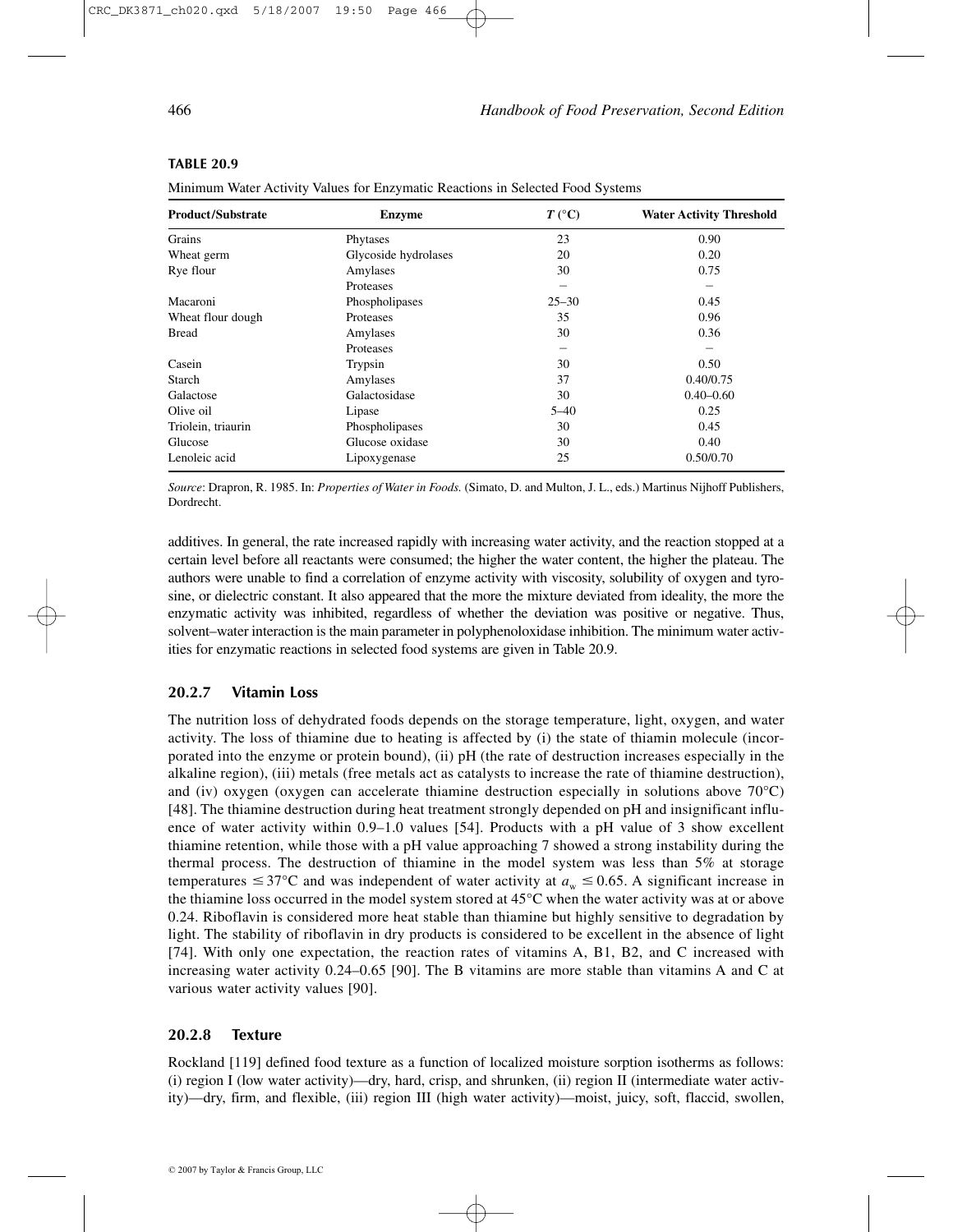| Critical Values for Ingredients in Model Food Products |                  |                  |                  |  |  |
|--------------------------------------------------------|------------------|------------------|------------------|--|--|
| <b>Moistness</b>                                       | <b>Crispness</b> | <b>Chewiness</b> | <b>Toughness</b> |  |  |
| Cereal                                                 |                  | < 0.40           | >0.50            |  |  |
| Fruit                                                  | > 0.30           | < 0.50           | < 0.30           |  |  |
| <b>Nuts</b>                                            |                  | < 0.65           |                  |  |  |

<span id="page-20-0"></span>

|  |  |  |  | Critical Values for Ingredients in Model Food Products |
|--|--|--|--|--------------------------------------------------------|
|  |  |  |  |                                                        |

*Source*: Bourne, M. C. 1987. In: *Water Activity: Theory and Applications to Food*. Rockland, L. B. and Beuchat, L. R. eds. Marcel Dekker, New York. pp. 75–99.

stickiness. Table 20.10 shows textural characteristics of model food products as water activity. The effect of water activity on textural measurements for different types of foods is reviewed by Bourne [14]. Presently, there are insufficient data to predict what the textural properties of a given type of food will be at a given water activity, and no sound theories exist to predict in advance the textural properties of a food at a given water activity. Cenkowski et al. [22] studied the mechanical behavior of canola kernels by bringing them to equilibrium, adsorption or desorption, at the same final moisture. The ratio of elasticity was 18%–38% higher for kernels brought to equilibrium through adsorption than those through desorption for a moisture range of 9.5%–7.5% (dry basis). At higher moisture contents, the differences in modules of elasticity were not significant. In case of dry snacks, the loss of crispness occurred close to BET monolayer [77]. In case of potato chips [108] and corn chips [15], the *critical water activity* when the product was unacceptable was found to be 0.40 water activity. The change in sensory crispness of potato chips, popcorn, puffed corn curls, and saltines generally fell in the 0.35–0.50 water activity range [73]. Instron analysis showed that the force–deformation curve changed distinctly near critical  $a_w$  for saltines and puffed corn curls, while the curve changed more gradually with increasing  $a_w$  for popcorn.

# **20.3 Water Activity Concepts and Other Alternatives**

## **20.3.1 Limitations Identified**

Two major drawbacks of the water activity concepts are identified in the literature. These are: validity of equilibrium conditions, discontinuity or break in the isotherm, and effects of different solutes.

## **20.3.1.1 Validity of Equilibrium Conditions**

Water activity is defined at equilibrium, whereas foods with low and intermediate water content may not be in a state of equilibrium. Instead they may be in an amorphous multistate, which is very sensitive to changes in moisture content and time. In low- and intermediate-moisture foods, the concept of water activity may be meaningless because the measured vapor pressure of water is no longer the equilibrium vapor pressure as defined in the literature. A stationary state may be reached under a given set of environmental conditions and mistaken for equilibrium. In moisture-sorption studies, the situation is further complicated if the amorphous material undergoes a glass–rubber transition during the course of the measurement. Chirife and Buera [33] believe that an analysis of various literature data may throw some light on these aspects. An important comprehensive collaborative study within the framework of European Corporation in the Field of Scientific and Technical Research (COST) was conducted to determine the precision of data (e.g., repeatability or reproducibility) in the determination of sorption isotherms. In the water activity range of interest to microbial growth (0.6–0.9), the average standard deviation of all data from 24 laboratories was  $\pm 2.6\%$  for equilibrium moisture content of microcrystalline cellulose (MCC) and  $\pm 3.8\%$  for potato starch, respectively. The repeatability was 2% for both MCC and potato starch. Chirife and Buera [33] also reported data on isotherms from different sources of the same material and found good reproducibility within a wide range of water activities. Lomauro et al. [92] concluded from a study of a large number of foods that a pseudoequilibrium was reached when the moisture content (dry basis) did not change by more than  $\pm 0.5\%$  during three consecutive sample periods at an interval of no more than 7 days. This criterion for equilibrium moisture content was compared with the values obtained after 6 months of storage in closed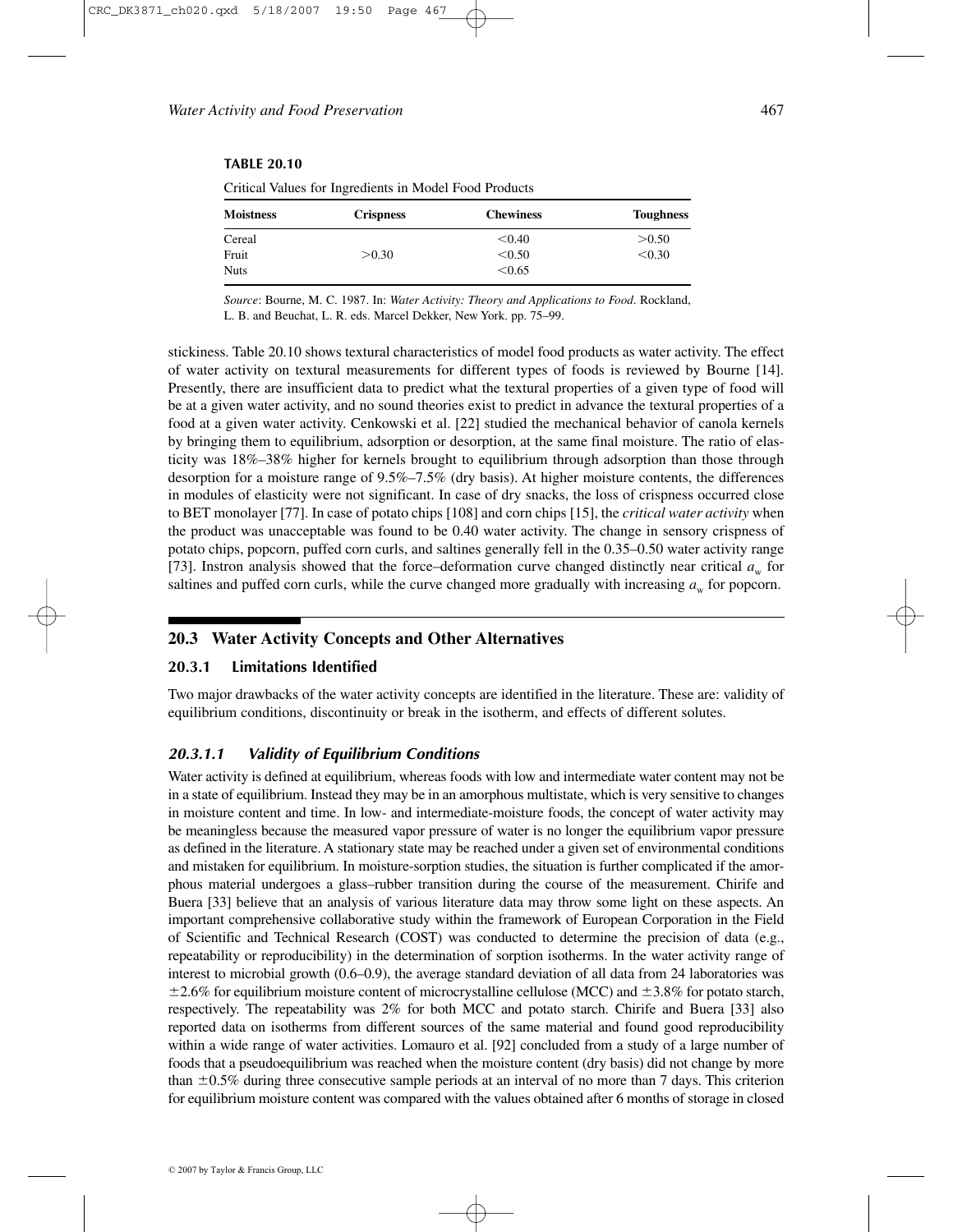<span id="page-21-0"></span>mason jars, which were considered to be very close to the equilibrium moisture content. Lomauro et al. [92] concluded that the foods tested reached (or were very close to) equilibrium within 1 month, based on the above criterion. Various authors reported their equilibrium times for isotherm determinations of different food systems using the gravimetric static method over saturated salt solutions, and their equilibrium times ranged mostly between 1 and 4 weeks, depending on the temperature and relative humidity. Bizot et al. [10] utilized a practical equilibrium time of about 7 days ( $\pm 0.02\%$  water per 24 h) for a 1 g sample, but they also stored their starch samples over saturated salt solutions for 2 years. They noted a slow drift in desorption pseudoequilibrium, but there was only a 1% difference in water content (dry basis) over this long time. Thus, water activities measured are likely to be close to equilibrium, and the differences should be within the uncertainties associated with the experimental determination of isotherm [33].

## **20.3.1.2 Break in the Isotherm**

Chirife and Buera [33] reviewed sorption isotherms of fruits containing crystallizable sugars that constitute a nonequilibrium system. For example, in raisins the discontinuities in the isotherm are not noticed at water activity of 0.30–0.90, suggesting that sugars remained amorphous even at very large *T*–*T*g. Sorption isotherm of other fruits reported in the literature does not show discontinuities [33,125]. Bolin [13] observed little effect on isotherm when raisins were sealed in glass jars held at 21°C or 32°C up to 12 months. This suggested that nonequilibrium effects are very slow, at least in their experiments. Chirife and Buera [33] also presented data on fruits, but they overlooked the crystallization of sugars in dairy products and formulated products having sugars or salts, as discussed in Chuy and Labuza [40] and Saltmarch and Labuza [126]. Recently developed dynamic sorption apparatus could measure the water activity within a couple of hours with a sample size in the range of g. Although the break in isotherm poses a problem in the measurement, it provides a practical importance as far as detecting any change in structural components when stored on a specific water activity environment is concerned.

## **20.3.1.3 Effect of Solute Types**

The microbial response may differ at a particular water activity when the latter is obtained with different solutes [32,33]. Thus, the proposed basis of water activity limit for growth may not be universal. Corry [43] reported that the survival of vegetative bacteria is influenced by nutrients in the food matrix. These influences show no consistent inhibitory pattern and are greatly affected by the matrix. Mugnier and Jung [101] studied the survival of bacteria and fungi in biopolymer gels with and without nutritive solutes. They observed that survival is increased at the point of mobilization of solute in the case of mannitol. While comparing a Gram-positive bacterium and a Gram-negative one, they concluded that low molecular weight compounds  $(C_3 - C_5)$  had a deleterious effect on survival compared to higher molecular weight compounds  $(C_{6}-C_{12})$ , which had a protective effect. The glass–rubber state of solutes may also play an important role, since higher molecular weight solutes have higher glass transition temperatures than low molecular weight solutes. The degree of protective effect was in the order of mannitol  $>$  dextrin  $>$  ribose  $>$  glycerol. Above a certain amount of hydration (the mobilization point), there exists a second fraction of solute in the polymer system, which can serve as a true solvent for the microbial nutrient to maintain the organism's metabolic activity [89]. Brown [16] stated that freeze drying of microorganisms with a nonelectrolyte such as glycerol or sugar reduces mortality during dehydration, storage, and rehydration. This indicates that the nonelectrolyte functions directly as a solvent molecule for nutrients. Gould [58] acknowledged that in some instances solute effects might depend on the ability of the solute to permeate the cell membrane. Glycerol, for example, readily permeates the membrane of many bacteria and so does not initiate the same osmoregulatory response as nonpermeable solutes like sodium chloride and sucrose; therefore a different, usually lower, inhibitory water activity. Scott [131] noted that minimal water activity for the growth of microorganisms was independent of the solutes employed to adjust the water activity of a medium. It was observed later that some solutes were more inhibiting than others, thus water activity of a medium is not the only determining factor regulating microbial response. The nature of the solute used also plays an important role [36,59]. This is referred to as *specific solute effects* by Chirife [31]. Selected examples are discussed as follows. [Figures 20.9](#page-22-0) and [20.10](#page-23-0) compare the minimal water activity supporting growth of various pathogenic bacteria when sodium chloride or glycerol is used to control the water activity. In all cases, glycerol is less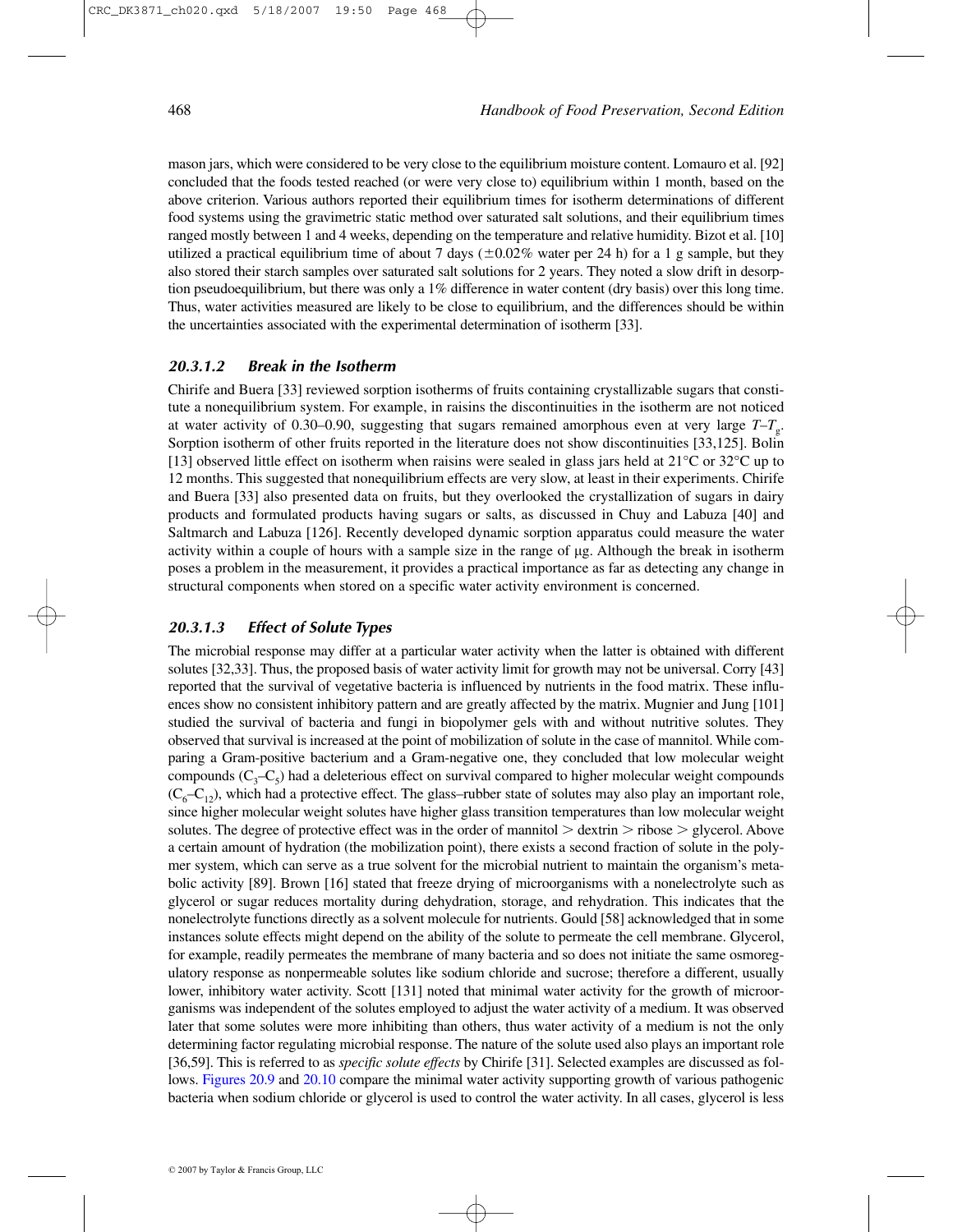Minimal *a*w for growth

Minimal a<sub>w</sub> for growth

<span id="page-22-0"></span>



**FIGURE 20.9** Effect of minimum water activity levels on growth of bacteria in different solutes. (From Chirife, J. and Buera, M. D. P. 1996. *Crit. Rev. Food Sci. Nutri*. 36(5): 465–513.)

inhibitory than sodium chloride. Glycerol readily permeates the membrane of bacteria and does not initiate the same osmoregulatory response as the nonpermeate solute sodium chloride [31]. It is conclusive that the water activity limit varies with the type of solute used and the microorganisms in the medium. Thus, it is important to identify the range of variations and the possible causes of variations. [Table 20.5](#page-13-0) shows the effects of solute types on *Staphylococcus aureus*. The range of water activities varies from 0.860 to 0.966. Propylene glycol is more effective in *S. aureus*, which is explained by Chirife [31]. The points in [Figure](#page-23-0) [20.10](#page-23-0) are distributed on both sides of the line, indicating a high correlation of water activity with growth and fluctuation due to other factors in the microorganisms. The effect of solute type on different microorganisms should be clearly identified to recognize generalized trends or at least the limitation of validity. Electron micrographs of *S. aureus* after growing in a medium containing different solutes were analyzed [31]. Microbial cells subjected to sodium chloride and sucrose  $(a_w = 0.85)$  did not show any important morphological changes in the cells; thus, the inhibitory effects of sucrose and sodium chloride against cells were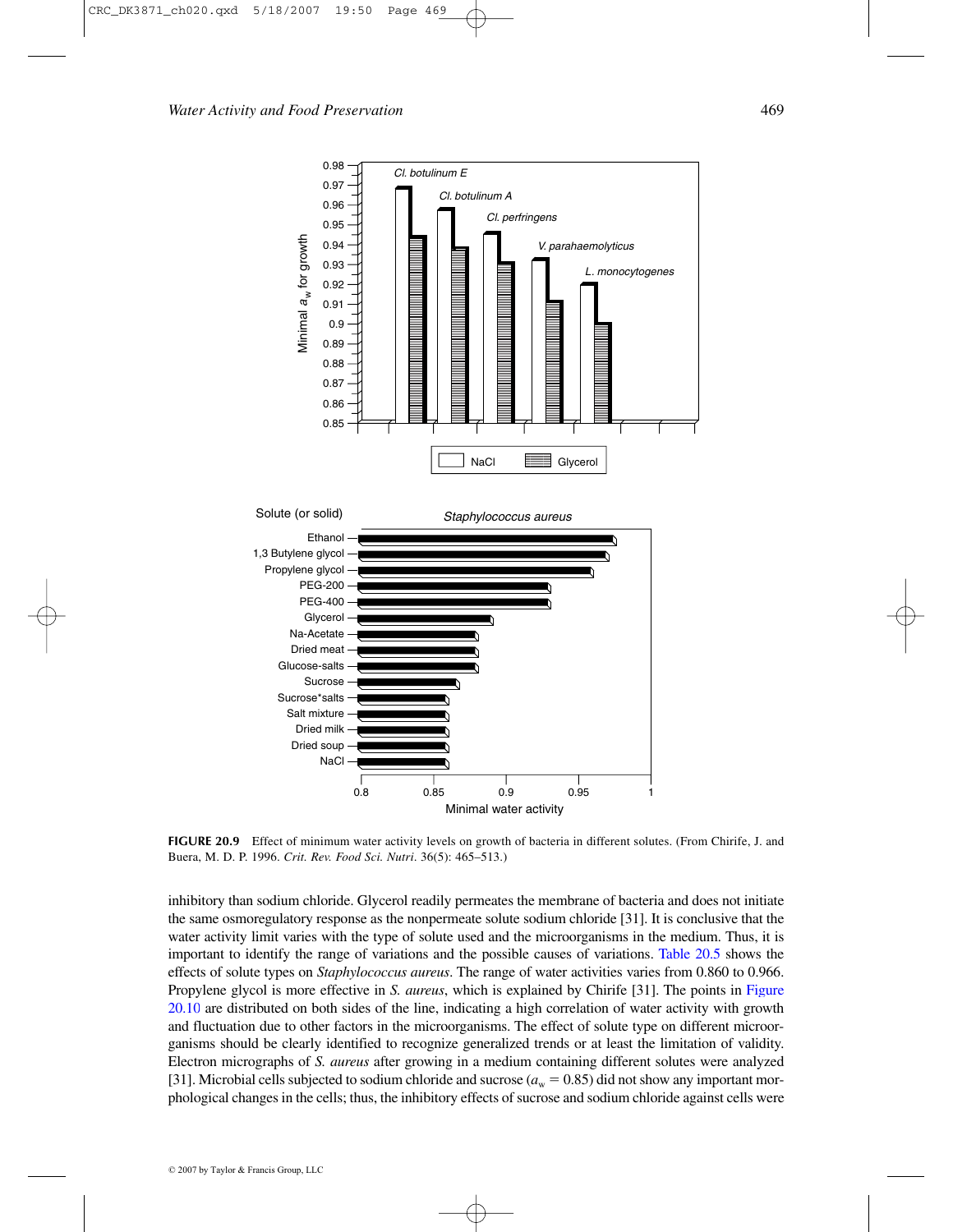<span id="page-23-0"></span>

**FIGURE 20.10** Relationship between the minimum water activity levels for growth of 16 species of bacteria in NaCl and in glycerol-adjusted medium. (From Christian, J. H. B. 1981. In: *Water Activity: Influences on Food Quality.* Rockland, L. B. and Stewart, G. F. eds. Academic Press, New York. pp. 825–854.)

primarily related to their ability to lower water activity, specific solute effects were not significant. Solutions of propylene glycol ( $a_w = 0.92$ ), 1,4-butylene glycol ( $a_w = 0.85$ ), and polyethylene glycol 400 and 1000  $(a_w = 0.85)$  showed that these solutes caused dramatic morphological modifications in the cells. These antibacterial effects may be attributed mainly to the effects of these molecules on the membrane enzymes responsible for peptidoglycan synthesis. Anand and Brown [2] observed that polyethylene glycol was more inhibitory to yeast growth than were glucose and sucrose at a similar water activity. Marshall et al. [95] evaluated the inhibitory effects of sodium chloride and glycerol at the same water activity on 16 species of bacteria. They found that glycerol was more inhibitory than sodium chloride to relatively salt-tolerant bacteria and less inhibitory than sodium chloride to salt-sensitive species. Lenovich et al. [89] showed that the type of solute influences resistance to sorbate in *Saccharomyces rouxii*, thus indicating an interactive effect of solute type and preservative. Buchanan and Bagi [20] studied the effects of solutes (mannitol, sorbitol, and sucrose) in combination with four pH levels and three incubation temperatures on the growth of *Escherichia coli*. In addition to water activity, the growth kinetics was influenced by temperature and pH, and inhibition order followed as sorbitol  $>$  mannitol  $>$  sucrose. In addition at higher water activity levels, particularly when temperature and pH were nonlimiting, the differences between the humectants were minimal. However, as the environment was made more inhospitable, differences due to humectants were observed. Effects of solutes were insensitive to the *Lactobacillus casei* when sodium chloride or sorbitol was used to control the water activity [3]. The time of germination of spores appeared to vary depending on the water activity and solute type during spore production [11]. Resistance or susceptibility of microorganisms to antibiotics depends on the water activity and types of solutes. For example, resistance of *Streptococcus thermophilus* increased when water activity was lowered with glycerol, while susceptibility increased when water activity was adjusted with glucose and acid production was higher when sucrose was used. Susceptibility to gentamycin increased in both species (*Streptococcus thermophilus* and *Lactobacillus bulgaricus*) with reduced water activity [86]. Although there are differences in microbial stability when different solutes are used to achieve the same water activity, it does not mean that the concept of water activity is invalid [104]. It has been shown repeatedly in the literature that each microorganism has a critical water activity below which growth cannot occur. For example, pathogenic bacteria cannot grow below a water activity of 0.85–0.86; yeasts and molds are more tolerant of reduced water activity, but usually no growth exists below a water activity of about 0.6 ([Table 20.7](#page-14-0)).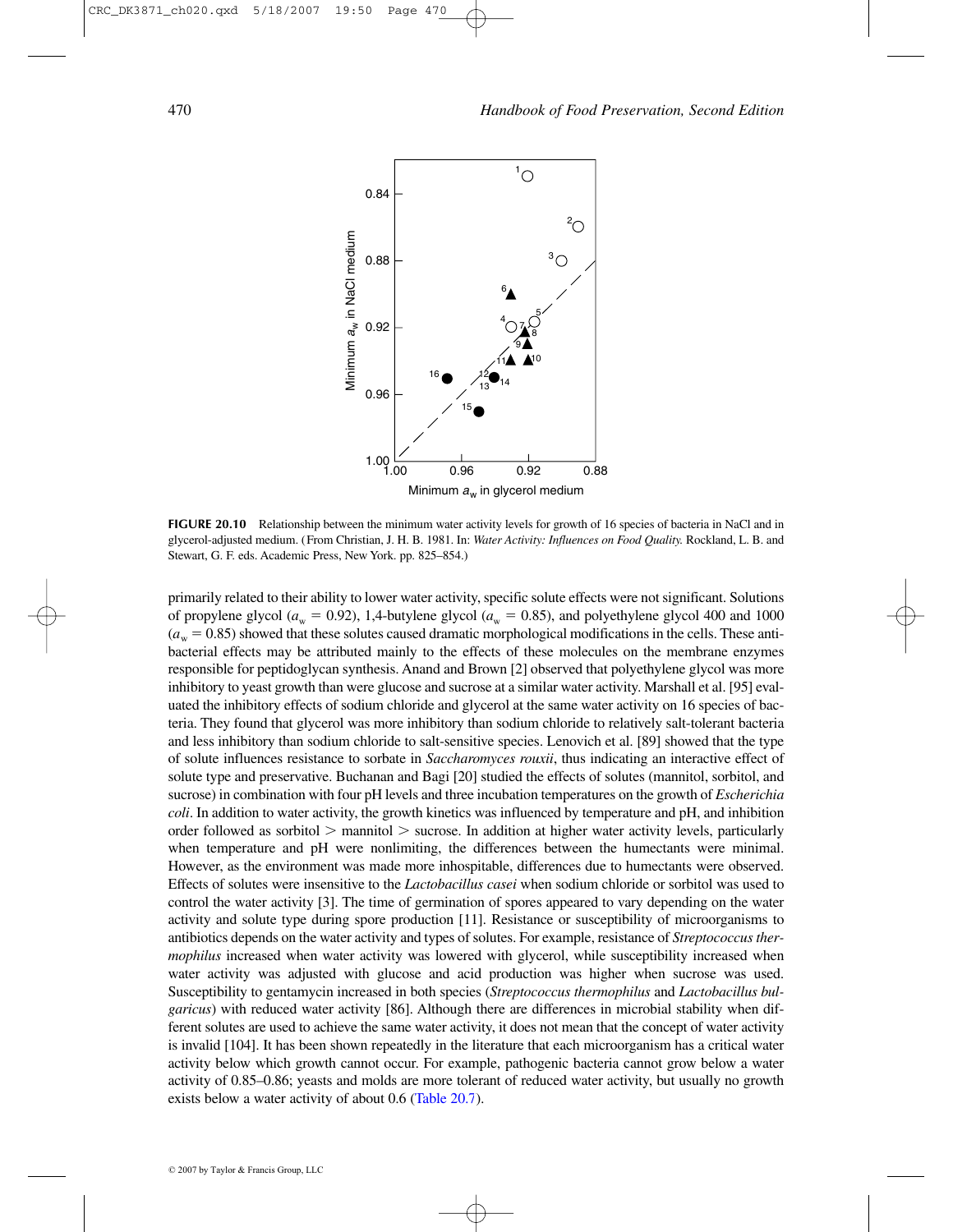## <span id="page-24-0"></span>**20.3.2 Glass Transition Concept**

Recently, Rahman [110] reviewed the applications of glass transition concept in food product stability during storage. Slade and Levine [136] and Franks [55] proposed that water activity could serve as a useful, but not the sole indicator of microbial safety. Slade and Levine's [136] hypothesis stated that water dynamics or glass–rubber transition might be used instead of water activity to predict microbial stability. Slade and Levine [135] reported that for matched pairs of fructose and glucose at equal solute concentrations, fructose produced a much less stable system in which mold spores germinated much faster, i.e., the solute with lower ratio of melting temperature to glass transition temperature  $(\alpha = T_m/T_g)$ allowed faster germination. Thus, the following order of antimicrobial stabilization was predicted by Slade and Levine [136]: glycerol ( $\alpha = 1.62$ ) > glucose ( $\alpha = 1.42$ ) > mannose ( $\alpha = 1.36$ ) > fructose  $(\alpha = 1.06)$  and sucrose  $(\alpha = 1.43)$  > maltose  $(\alpha = 1.27)$ . The germination of *Aspergillus flavus*, *Aspergillus niger*, and *Eurotium herbariorum* did not follow the above sequence [35]. For example, germination times for all three molds in fructose or glucose were always greater than in glycerol. In all cases, germination time increased when the water activity decreased; the relative effect, however, depended both on the solute type and the mold. None of the molds studied germinated in solution of propylene glycol (at  $a_w = 0.85$  or 0.90;  $\alpha = 1.27$ ) after 70 days of incubation at 28°C [35]. This is simply because the behavior of propylene glycol cannot be explained on the basis of mobility or water activity effects alone, since this molecule possesses specific antimicrobial effects already recognized in the literature [35]. However, further studies from the microbiology groups could clarify the above-published results. Chirife and Buera [33] also showed evidence that above glass transition, microbial growth is inhibited in prunes and that below glass transition, microbial growth is possible in wheat flour. Overall both the water activity and glass transition concepts are not valid in all systems and conditions. Recent trends are to apply multiple concepts, such as water activity, glass transition, and pH, together to determine the chemical, physical, and microbial changes in foods. However, we are far from developing a more unified approach, including water activity, pH, glass transition, and preservatives. More discussions on glass transition concept and other factors are provided in the chapter on glass transition.

#### **References**

- 1. Alzamora, S. M., Chirife, J. and Fontan, C. F. 1981. Effect of surface active agents on water activity of IM food solutions. *J. Food Sci*. 46: 1974–1975.
- 2. Anand, J. C. and Brown, A. D. 1968. Growth rate patterns of the so-called osmophilic and nonosmophilic yeasts in solutions of polyethylene glycol. *J. Gen. Microbiol.* 52: 205.
- 3. Beker, M. E., Vigant, A. K., Marauska, M. K. and Klintsare, A. A. 1998. Osmotic sensitivity of the bacterium *Lactobacillus casei* var. *alactosus*. *Appl. Biochem. Microbiol*. 34(2): 146–148.
- 4. Benado, A. L. and Rizvi, S. S. H. 1985. Thermodynamics properties of water on rice as calculated from reversible and irreversible isotherms. *J. Food Sci*. 45: 1190.
- 5. Benson, S. W. and Richardson, R. L. 1955. A study of hysteresis in the sorption of polar gases by native and denatured proteins. *J. Am. Chem. Soc.* 77: 2585–2590.
- 6. Berlin, E., Anderson, B. A. and Pallansch, M. J. 1968. Water vapor sorption properties of various dried milks and whey. *J. Dairy Sci*. 51: 1339.
- 7. Bettelheim, F. A. and Ehrlich, S. H. 1963. Water vapor sorption of mucopolysaccharides. *J. Phys. Chem*. 67: 1948.
- 8. Beuchat, L. R. 1981. Microbial stability as affected by water activity. *Cereal Foods World* 26: 345–349.
- 9. Beuchat, L. R. 1987. In: *Water Activity: Theory and Applications to Food*. Rockland, L. B. and Beuchat, L. R. eds. Marcel Dekker, New York. p. 137–151.
- 10. Bizot, H., Buleon, A., Mouhous-Riou, N. and Multon, J. L. 1985. Some factors concerning water vapor sorption hysteresis in potato starch. In: *Properties of Water in Foods in Relation to Quality and Stability*. Simatos, D. and Multon, J. L. eds. Martinus Nijhoff, Dordrecht. p. 83.
- 11. Blaszyk, M., Blank, G., Holley, R. and Chong, J. 1998. Reduced water activity during sporogenesis in selected penicillia: impact on spore quality. *Food Res. Int*. 31(6–7): 503–509.
- 12. Boki, K. and Ohno, S. 1991. Moisture sorption hysteresis in kudzu starch and sweet potato starch. *J. Food Sci*. 56(1): 125–127.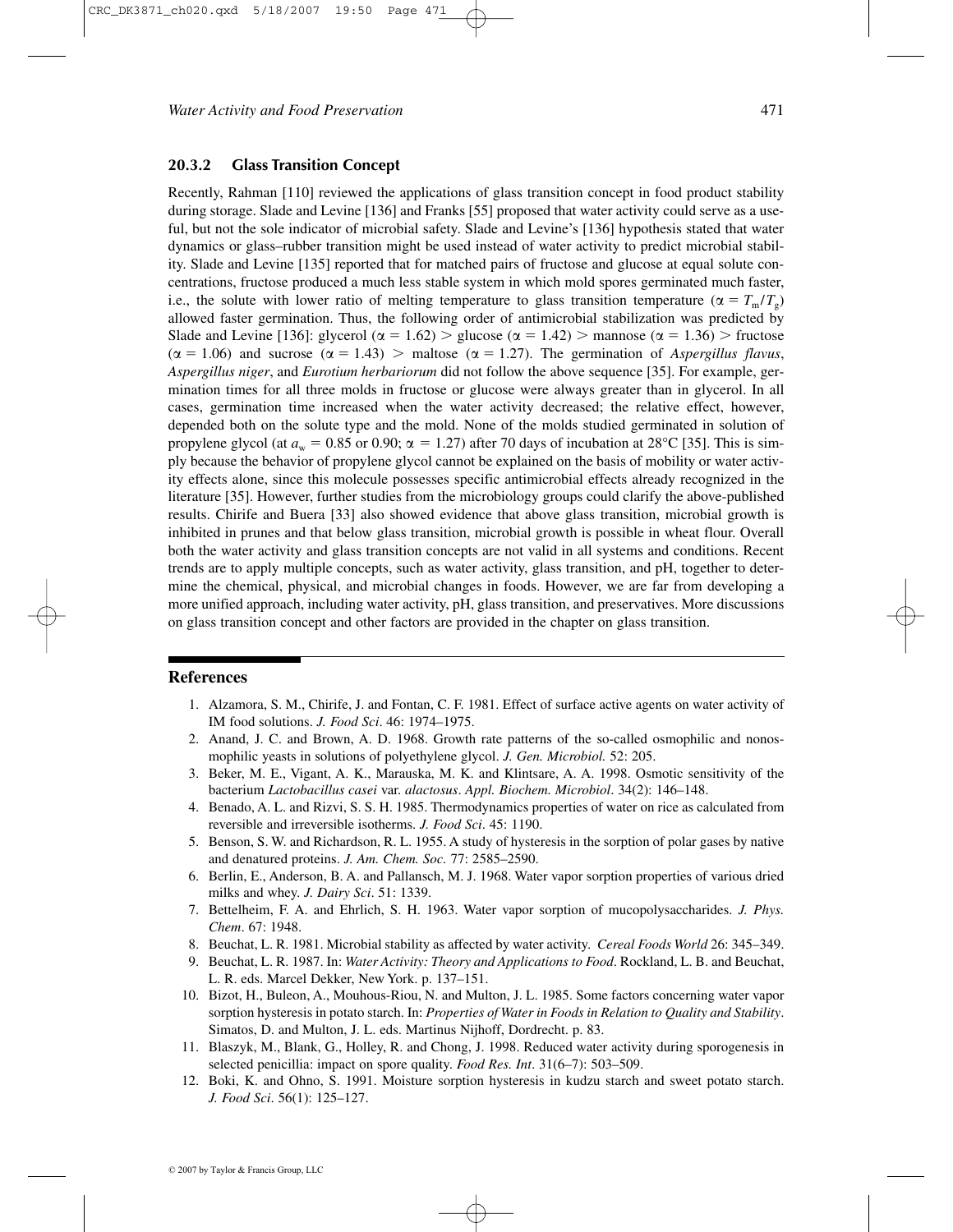- 13. Bolin, H. R. 1980. Relation of moisture to water activity in prunes and raisins. *J. Food Sci*. 45: 1190–1192.
- 14. Bourne, M. C. 1987. Effects of water activity on textural properties of food. In: *Water Activity: Theory and Applications to Food*. Rockland, L. B. and Beuchat, L. R. eds. Marcel Dekker, New York. pp. 75–99.
- 15. Brickman, C. L. 1957. Evaluating the packaging requirements of a product. *Package Eng*. 2(7): 19.
- 16. Brown, A. D. 1976. Microbial water stress. *Bacteriol. Rev*. 40(4): 803–846.
- 17. Brown, A. D. and Simpson, J. R. 1972. The water relations of sugar-tolerant yeasts: the role of intracellular polyols. *J. Gen. Microbiol*. 2: 589.
- 18. Brown, L. M. 1982. *Psychology* 21: 408.
- 19. Brunauer, S., Deming, L. S., Deming, W. E. and Teller, E. 1940. On a theory of the van der Waals adsorption of gases, *Am. Chem. Soc. J.* 62: 1723.
- 20. Buchanan, R. L. and Bagi, L. K. 1997. Effect of water activity and humectant identify on the growth kinetics of *Escherichia coli* O157:H7. *Food Microbiol*. 14: 413–423.
- 21. Castillo, M. D. D., Corzo, N., Polo, M. C., Pueyo, E. and Olano, A. 1998. Changes in the amino acid composition of dehydrated orange juice during accelerated non-enzymatic browning. *J. Agric. Food Chem*. 46: 277–280.
- 22. Cenkowski, S., Zhang, Q. and Crerar, W. J. 1995. Effect of sorption hysteresis on mechanical behavior of canola. *Trans. ASAE* 38(5): 1455–1460.
- 23. Cerofolini, G. F. and Cerorolini, M. 1980. Heterogeneity, allostericity, and hysteresis in adsorption of water by proteins. *J. Colloid Interface Sci*. 78: 65–73.
- 24. Cerrutti, P., Resnik, S. L., Seldes, A. and Ferro-Fontan, C. 1985. Kinetics of deteriorative reactions in model food systems of high water activity: glucose loss, 5-hydroxymethyl furfural accumulation and fluorescence development due to nonenzymatic browning. *J. Food Sci.* 50: 627.
- 25. Chen, C. C. and Karmas, E. 1979. Effect of surface active agents on water activity in intermediate moisture foods. *Food Sci. Technol*. 12: 68–71.
- 26. Chinachoti, P. and Steinberg, M. P. 1984. Interaction of sucrose with starch during dehydration as shown by water sorption. *J. Food Sci*. 49: 1604–1608.
- 27. Chinachoti, P. and Steinberg, M. P. 1985. Interaction of sodium chloride with raw starch in freeze-dried mixtures as shown by water sorption. *J. Food Sci*. 50: 825–839.
- 28. Chinachoti, P. and Steinberg, M. P. 1986. Moisture hysteresis due to amorphous sugar. *J. Food Sci*. 51: 153.
- 29. Chinachoti, P. and Steinberg, M. P. 1988. Interaction of sucrose with gelatin, egg albumin and gluten in freeze-dried mixtures as shown by water sorption. *J. Food Sci*. 53(3): 932–939.
- 30. Chirife, J. 1993. Physicochemical aspects of food preservation by combined factors. *Food Control* 4: 210.
- 31. Chirife, J. 1994. Specific solute effects with special reference to *Staphylococcus aureus*. *J. Food Eng*. 22: 409–419.
- 32. Chirife, J. and Buera, M. D. P. 1994. Water activity, glass transition and microbial stability in concentrated/semimoist food systems. *J. Food Sci*. 59(5): 921–927.
- 33. Chirife, J. and Buera, M. D. P. 1996. Water activity, water glass dynamics, and the control of microbiological growth in foods. *Crit. Rev. Food Sci. Nutri*. 36(5): 465–513.
- 34. Chirife, J. and Fontan, C. F. 1982. Water activity of fresh foods. *J. Food Sci*. 47: 661–663.
- 35. Chirife, J., Gonzalez, H. H. L. and Resnik, S. L. 1996. On water dynamics and germination time of mold spores in concentration sugar and polyol solutions. *Food Res. Int*. 28(6): 531–535.
- 36. Christian, J. H. B. 1981. Specific solute effects on microbial water relations. In: *Water Activity: Influences on Food Quality.* Rockland, L. B. and Stewart, G. F. eds. Academic Press, New York. pp. 825–854.
- 37. Christian, J. H. B. 1955. The water relations of growth and respiration of *Salmonella oranienburg* at 30°C. *Aust. J. Biol. Sci*. 8: 490.
- 38. Christian, J. H. B. and Waltho, J. A. 1964. The sodium and potassium content of nonhalophilic bacteria in relation to salt tolerance. *J. Gen. Microbiol*. 25: 97.
- 39. Chung, C. Y. and Toyomizu, M. 1976. Studies on the browning of dehydrated foods as a function of water activity. I. Effect of a<sub>w</sub> on browning in amino acid-lipid systems. *Bull. Jap. Soc. Fisheries* 42: 697–702.
- 40. Chuy, L. and Labuza, T. P. 1994. Caking and stickiness of dairy based food powders related to glass transition. *J. Food Sci*. 59: 43.
- 41. Cohan, L. 1944. Hysteresis and the capillary theory of adsorption of vapors. *J. Am. Chem. Soc*. 66: 98.
- 42. Cohen, E. and Saguy, I. 1983. Effect of water activity and moisture content on the stability of beet powder pigments. *J. Food Sci*. 48: 703–707.
- 43. Corry, J. E. L. 1973. The water relations and heat resistance of microorganisms. *Prog. Ind. Microbiol*. 12: 73.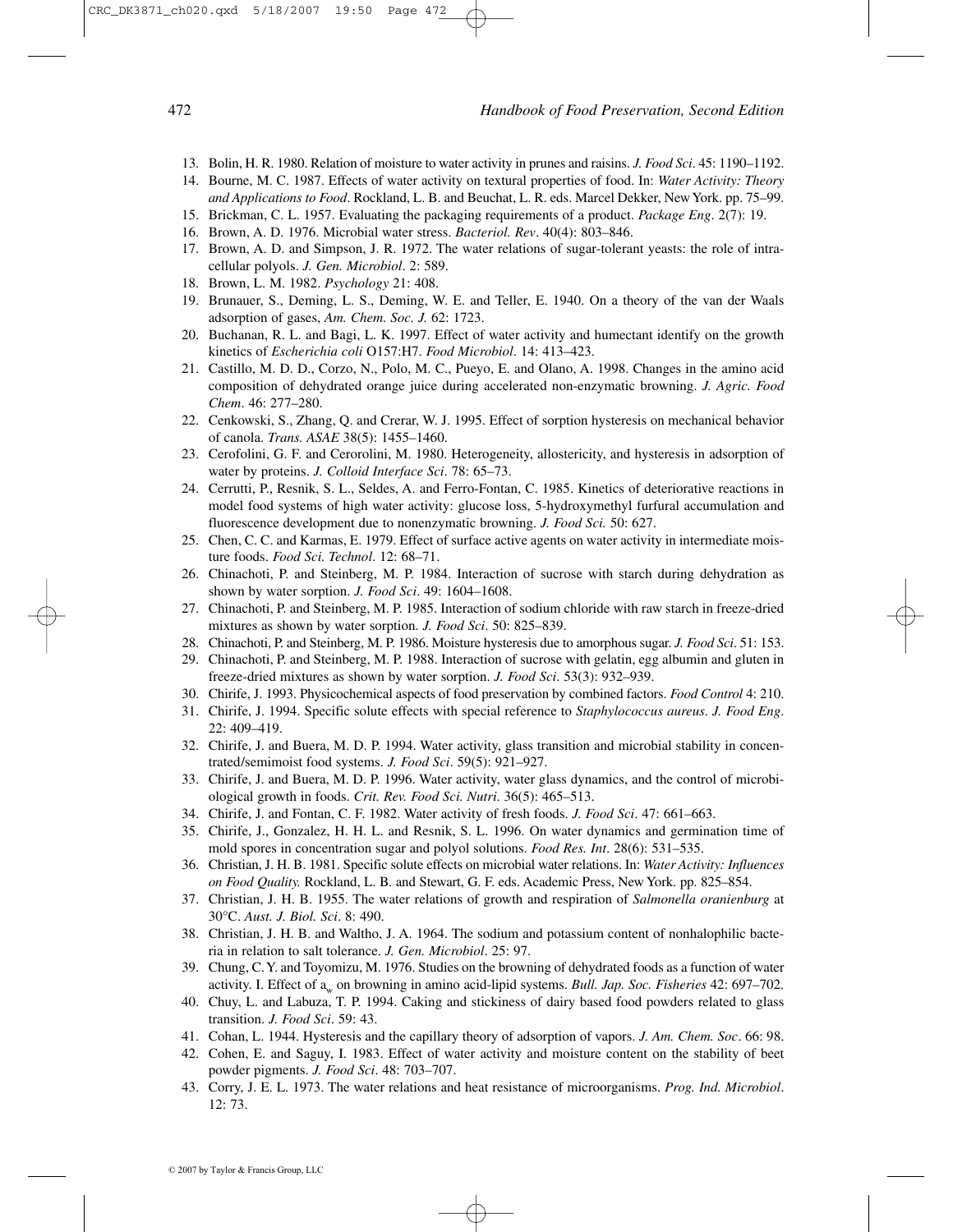- 44. Desobry, S. and Hardy, J. 1993. Modelling of the total water desorption rate from packaging moist food. *Int. J. Food Sci. Technol*. 28: 347–359.
- 45. Drapron, R. 1985. Enzyme activity as a function of water activity. In: *Properties of Water in Foods*. Simato, D. and Multon, J. L. eds. Martinus Nijhoff Publishers, Dordrecht.
- 46. Dyer, D. F., Carpenter, D. K. and Sunderland, J. E. 1996. Equilibrium vapor pressure of frozen bovine muscle. *J. Food Sci*. 34: 196.
- 47. Epstein, W. and Lamins, L. 1980. Potassium transport in *Escherichia coli*: diverse systems with common control by osmotic forces. *Curr. Trends Biochem*. 5: 21.
- 48. Farrer, K. T. H. 1955. The thermal destruction of vitamin B1 in foods. *Ad. Food Res*. 6: 257–311.
- 49. Fennema, O. 1981. Water activity at subfreezing temperatures. In: *Water Activity: Influences on Food Quality*. Rockland, L. B. and Stewart, G. F. eds. Academic Press, Inc., New York. pp. 713–732.
- 50. Fennema, O. R. 1985. Water and ice. In: *Food Chemistry*, 2nd ed., Fennema, O. R. ed. Marcel Dekker, Inc., New York. pp. 23–67.
- 51. Fontan, C. F. and Chirife, J. 1981. The evaluation of water activity in aqueous solutions from freezing point depression. *J. Food Technol*. 16: 21–30.
- 52. Fontana, A. J. 2001. Dew-point method for the determination of water activity. In: *Current Protocols in Food Analytical Chemistry (CPFA)*. Wiley, New York. pp. A2.2.1–A.2.2.10.
- 53. Fortes, M. and Okos, M. R. 1980. Drying theories: their bases and limitation as applied to foods and grains. In: *Advances in Drying, Vol. 1,* Majumdar, A. S. ed. Hemisphere, Washington DC. pp. 119–154.
- 54. Fox, M., Loncin, M. and Weiss, M. 1982. Investigations into the influence of water activity, pH and heat treatment on the breakdown of thiamine in foods. *J. Food Qual.* 5: 161–182.
- 55. Franks, F. 1991. Water activity: a credible measure of food safety and quality. *Trends Food Sci. Technol*. 1: 68.
- 56. Gal, S. 1983. The need for and practical applications of sorption data. In: *Physical Properties of Foods*. Peleg, M. and Bagley E. B. eds. AVI Publishing Co., Westport, CT.
- 57. Gal, S. and Bankay, D. 1971. Hydration of sodium chloride bound by casein at medium water activities. *J. Food Sci*. 36: 800–803.
- 58. Gould, G. W. 1985. Osmoregulation: is the cell just a simple osmometer? The microbiological experience. In: *A Discussion Conference: Water Activity: A Credible Measure of Technological Performance and Physiological Viability?* Faraday Division, Royal Society of Chemistry, Girton College, Cambridge, UK. July 1–3.
- 59. Gould, G. W. 1988. Interference with homeostasis-food. In: *Homeostatic Mechanisms in Microorganisms*. Banks, J. G., Board, R. G., Gould, G. W. and Mittenbury, R. W. eds. Bath University Press, Bath, UK.
- 60. Gould, G. W. and Measures, J. C. 1977. Water relations in single cells. *Phil. Trans. R. Soc. Lond. B*.  $278 \cdot 151$
- 61. Harold, F. M. 1982. Pumps and currents: a biological perspective. *Curr. Top. Membrane Transp*. 16: 485.
- 62. Helmer, G. L., Laimins, L. A. and Epstein, W. 1982. Mechanisms of potassium transport in bacteria. In: *Membranes and Transport*. Vol. 2. Martonosi, A. N. ed. Plenum Press, New York.
- 63. Hill, J. E. and Sunderland, J. E. 1967. Equilibrium vapor pressure and latent heat of sublimation for frozen meats. *Food Technol*. 21: 112–114.
- 64. Iglesias, H. A. and Chirife, J. 1976. On the local isotherm concept and modes of moisture binding in food products. *J. Agric. Food Chem*. 24(1): 77–79.
- 65. Isse, M. G., Schuchmann, H. and Schubert, H. 1993. Divided sorption isotherm concept: an alternative way to describe sorption isotherm data. *J. Food Eng*. 16: 147–157.
- 66. Jones, R. G. W. and Pollard, A. 1985. Towards a physical chemical characterization of compatible solutes. In: *Biophysics of Water.* Franks, F. and Mathias, S. F. eds. Wiley, Chichester.
- 67. Kamman, J. F. and Labuza, T. P. 1985. A comparison of the effect of oil versus plasticized vegetable shortening on rates of glucose utilization in nonenzymatic browning. *J. Food Proc. Pres*. 9: 217.
- 68. Kanner, J. and Karel, M. 1976. Changes in lysozyme due to reactions with peroxidizing methyl linoleate in a dehydrated model system. *J. Agric. Food Chem*. 24: 468.
- 69. Kapsalis, J. G. 1981. Moisture sorption hysteresis. In: *Water Activity: Influences on Food Quality*. Rockland, L. B. and Stewart, G. F. eds. Academic Press, New York. pp. 143–177.
- 70. Kapsalis, J. G. 1987. In: *Water Activity: Theory and Applications to Food*. Rockland, L. B. and Beuchat, L. R. eds. Marcel Dekker, New York. pp. 173–213.
- 71. Karel, M. 1979. The significance of moisture to food quality. In: *Developments in Food Science 2*. Chiba, H., Fujimaki, M., Iwai, K., Mitsuda, H. and Morita, Y. eds. Kodansha Ltd., Tokyo, pp. 378–383.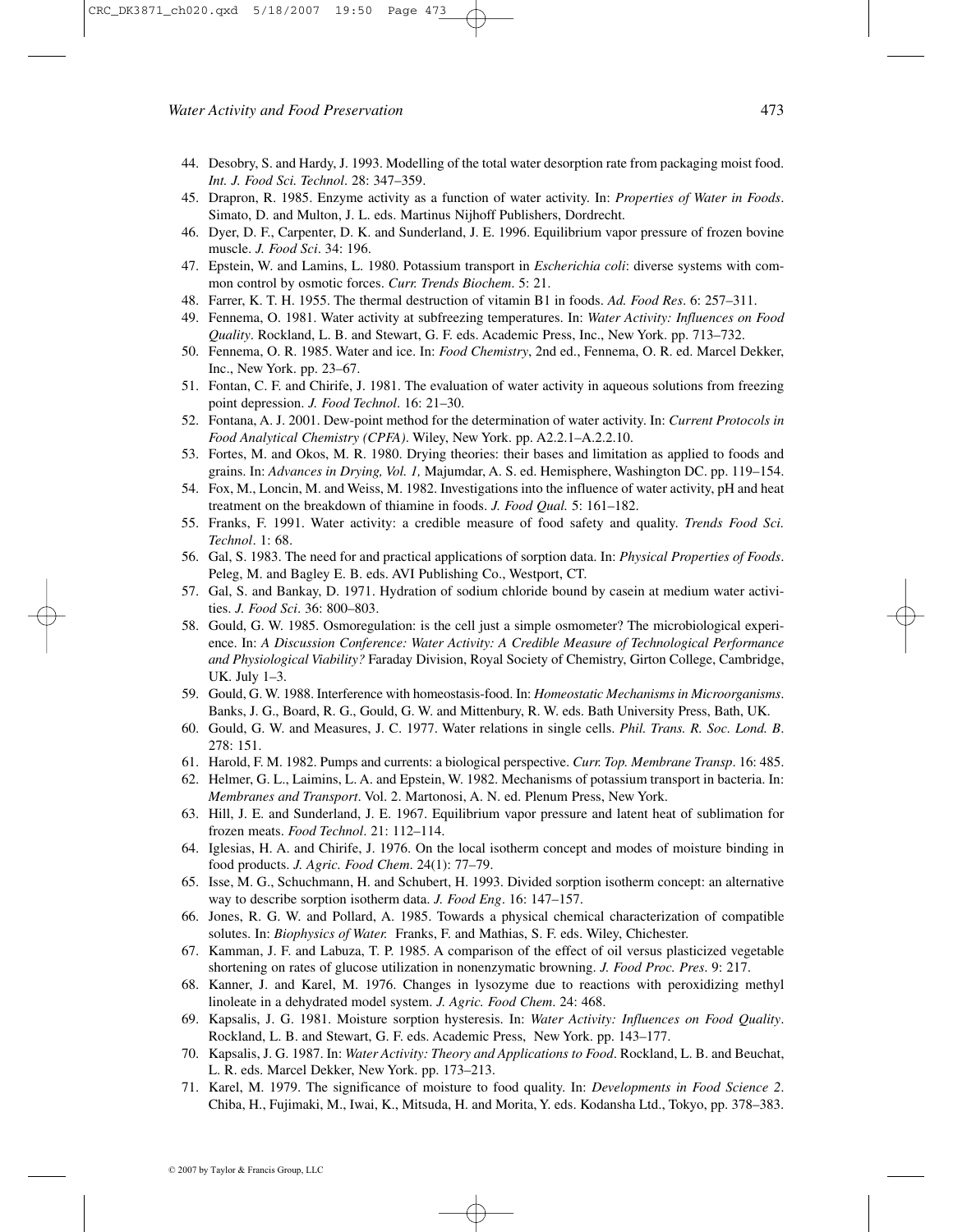- 72. Karel, M., Tannenbaum, S. R., Wallace, D. H. and Maloney, H. 1966. Autoxidation of methyl linoleate in freeze-dried model systems. III. Effects of added amino acids. *J. Food Sci*. 31: 892–896.
- 73. Katz, E. E. and Labuza, T. P. 1981. Effect of water activity on the sensory crispness and mechanical deformation of snack food products. *J. Food Sci*. 46: 403–409.
- 74. Kirk, J. R. 1981. Influence of water activity on stability of vitamins in dehydrated foods. In: *Water Activity: Influences on Food Quality*. Rockland, L. B. and Stewart, G. F. eds. Academic Press, New York. pp. 531–566.
- 75. Klotz, I. M. and Heiney, R. E. 1957. Changes in protein topography upon oxygenation. *Proc. Natl. Acad. Sci. USA* 43: 717.
- 76. Kopelman, I. J., Meydau, S. and Weinberg, S. 1977. *J. Food Sci*. 42: 403.
- 77. Labuza, T. P. 1968. Sorption phenomena in foods. *Food Technol*. 22: 263–272.
- 78. Labuza, T. P. 1984. *Moisture Sorptions: Practical Aspects of Isotherm Measurement and Use*. Am Assoc. Cereal Chemists, St. Paul, MN.
- 79. Labuza, T. P. and Saltmarch, M. 1981. Kinetics of browning and protein quality loss in whey powders under steady state and nonsteady state storage conditions. *J. Food Sci*. 47: 92–96,113.
- 80. Labuza, T. P., Acott, K., Tatini, S. R., Lee, R. Y., Flink, J. and McCall, W. 1976. Water activity determination: a collaborative study of different methods. *J. Food Sci.* 41: 910–917.
- 81. Labuza, T. P., Kaanane, A. and Chen, J. Y. 1985. Effect of temperature on the moisture sorption isotherms and water activity shift of two dehydrated foods. *J. Food Sci*. 50: 385–391.
- 82. Labuza, T. P., Maloney, J. F. and Karel, M. 1966. Autoxidation of methyl linoleate in freeze-dried model systems. II. Effect of water on cobalt-catalyzed oxidation. *J. Food Sci*. 31: 885–891.
- 83. Labuza, T. P. and Rutman, M. 1967. The effect of surface active agents on sorption isotherms of model systems. Presented at *Ann. Can. Chem. Eng. Conference*, October. 18.
- 84. Labuza, T. P., Tannenbaum, S. R. and Karel, M. 1970. Water content and stability of low moisture and intermediate moisture foods. *Food Technol*. 24: 543.
- 85. Lang, F. and Waldegger, S. 1997. Regulating cell volume. *Am. Sci.* 85: 456–463.
- 86. Larsen, R. F. and Anon, M. C. 1989. Interaction of antibiotics and water activity on *Streptococcus thermophilus* and *Lactobacillus bulgaricus*. *J. Food Sci*. 54(4): 922–939.
- 87. Leahy, M. M. and Warthesen, J. J. 1983. The influence of a Millard browning and other factors on the stability of free tryptophane. *J. Food Proc. Pres.* 1: 25.
- 88. Leistner, L. and Rodel, W. 1979. Microbiology of intermediate moisture foods. In: *Proceedings of the International Meeting on Food Microbiology and Technology*. Jarvis, B., Christian, J. H. B. and Michener, H. D. eds. Medicina Viva Servizio Congress, Parma, Italy.
- 89. Lenovich, L. M. 1987. In: *Water Activity: Theory and Applications to Food*. Rockland, L. B. and Beuchat, L. R. eds. Marcel Dekker, New York. pp. 119–136.
- 90. Leung, H. K. 1987. Influence of water activity on chemical reactivity. In: *Water Activity: Theory and Applications to Food*. Rockland, L. B. and Beuchat, L. R. eds. Marcel Dekker, New York. pp. 27–54.
- 91. Lomauro, C. J., Bakshi, A. S. and Labuza, T. P. 1985. Evaluation of food moisture sorption isotherm equations. Part II: Milk, coffee, tea, nuts, oilseeds, spices and starchy foods. *Food Sci. Technol*. 18: 118–124.
- 92. Lomauro, C. J., Bakshi, A. S. and Labuza, T. P. 1985. Moisture transfer properties of dry and semimoist foods. *J. Food Sci*. 50: 397.
- 93. Mackenzie, A. P. 1995. The physico-chemical environment during freezing and thawing of biological materials. In: *Water Relations of Foods*. Duckworth, R. B. ed. Academic Press, New York.
- 94. Makower, B. and Dye, W. B. 1956. Equilibrium moisture content and crystallization of amorphous sucrose and glucose. *J. Agric. Food Chem*. 4(1): 72–77.
- 95. Marshall, B. J., Ohye, D. F. and Christian, J. H. B. 1971. Tolerance of bacteria to high concentrations of NaCl and glycerol in the growth medium. *Appl. Microbiol*. 21: 363.
- 96. Mauron, J. 1981. The Maillard reaction in food: a critical review from the nutritional standpoint. *Progr. Food Nutr. Sci.* 5: 5.
- 97. McClure, P. J. 1999. Predictive modeling of microbial growth: the microorganisms response to water activity. In: *Water Management in the Design and Distribution of Quality Foods*. Roos, Y. H., Leslie, R. B. and Lillford, P. J. eds. Technomic Publishing, Lancaster. pp. 375–393.
- 98. McLaren, A. D. and Rowen, J. W. 1952. Sorption of water vapor by proteins and polymers: a review. *J. Polym. Sci*. 7(2/3): 289–324.
- 99. Measures, J. C. 1975. Role of amino acids in osmoregulation of nonhalophilic bacteria. *Nature* 257: 398.
- 100. Mellon, E. F., Korn, A. H. and Hoover, S. R. 1948. Water adsorption of protein. II. Lack of dependence of hysteresis in casein on free amino groups. *J. Am. Chem. Soc*. 70: 1144.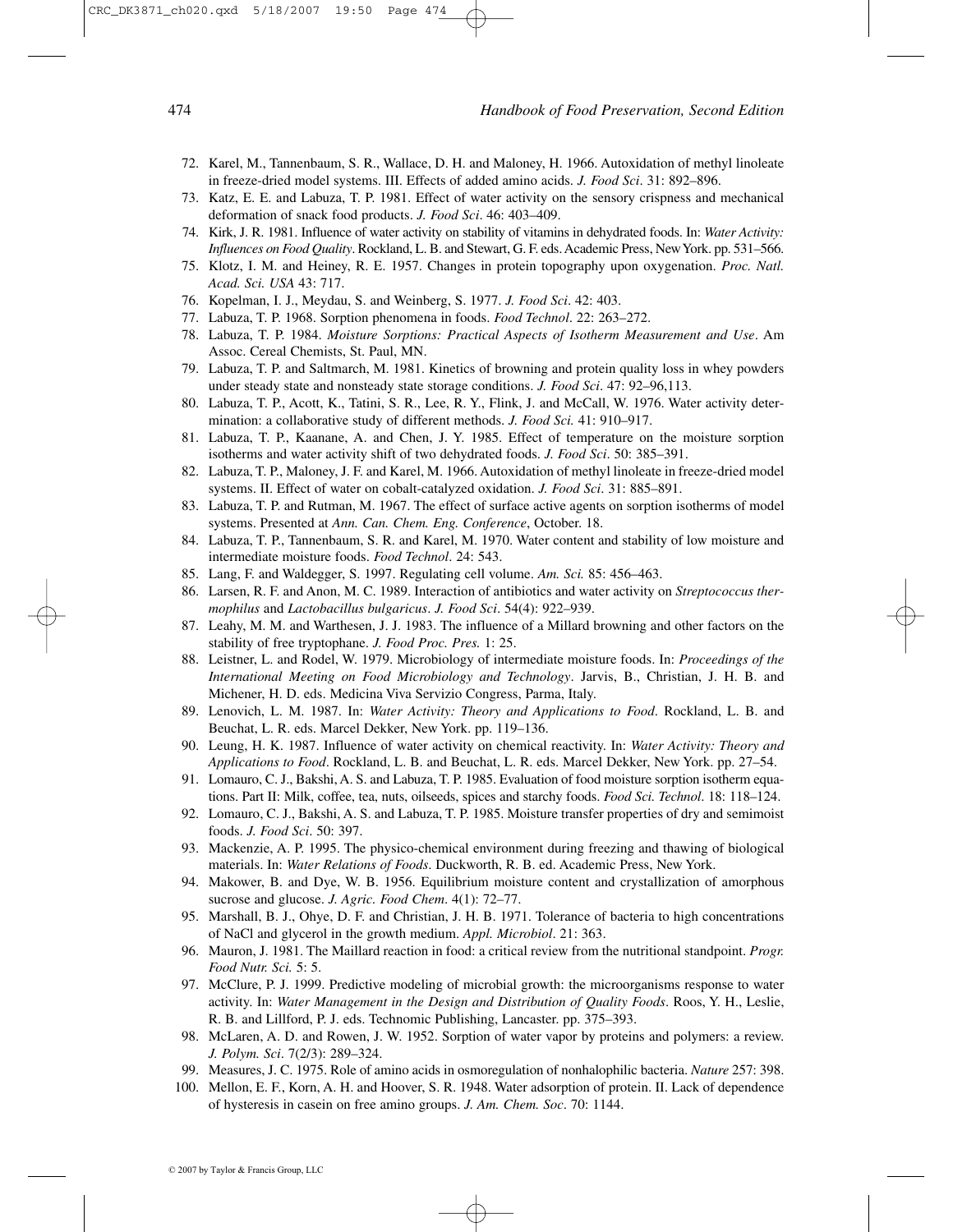- 101. Mugnier, J. and Jung, G. 1985. Survival of bacteria and fungi in relation to water activity and solvent properties of water in biopolymer gels. *Appl. Environ. Microbiol*. 50: 108.
- 102. Munzing, K. 1991. DSC studies of starch in cereal and cereal products. *Thermochim. Acta* 193: 441–448.
- 103. Nagai, T. and Yano, T. 1990. Fractal structure of deformed potato starch and its sorption characteristics. *J. Food Sci*. 55(5): 1334.
- 104. Nelson, K. 1993. Reactions kinetics of food stability: comparison of glass transition and classical models for temperature and moisture dependence. Ph. D. thesis. University of Minnesota.
- 105. Obanu, Z. A., Ledward, D. A. and Lawrir, R. A. 1977. Reactivity of glycerol in intermediate moisture meals. *Meat Sci.* 1: 177.
- 106. Okos, M. R., Narsimhan, G., Singh, R. K. and Weitnauer, A. C. 1992. Food dehydration. In: *Handbook of Food Engineering*. Heldman, D. R. and Lund, D. B. eds. Marcel Dekker, New York. pp. 437–562.
- 107. Petriella, C., Resnik, S. L., Lozano, R. D. and Chirife, J. 1985. Kinetics of deteriorative reactions in model food systems of high water activity: color changes due to nonenzymatic browning. *J. Food Sci*. 50: 1358–1359.
- 108. Quast, D. G. and Karel, M. 1972. Effects of environmental factors on the oxidation of potato chips. *J. Food Sci*. 37: 584.
- 109. Rahman, M. S. 1995. *Food Properties Handbook*. CRC Press, Inc. Boca Raton.
- 110. Rahman, M. S. 2006. State diagram of foods: its potential use in food processing and product stability. *Trends Food Sci. Technol*. 17: 129–141.
- 111. Rahman, M. S. and Al-Belushi, R. H. 2006. Dynamic isopiestic method (DIM): measuring moisture sorption isotherm of freeze-dried garlic powder and other potential uses of DIM. *Int. J. of Food Prop.* 9(3): 421–437.
- 112. Rahman, M. S. and Sablani, S. S. 2002. Measurement of water activity by electronic sensors. In: *Current Protocols in Food Analytical Chemistry (CPFA)*. Wiley, New York. pp. A2.5.1–A2.5.4.
- 113. Rahman, M. S., Sablani, S. S., Guizani, N., Labuza, T. P. and Lewicki, P. P. 2001. Direct manometric determination of vapor pressure. In: *Current Protocols in Food Analytical Chemistry (CPFA)*. Wiley, New York. pp. A2.4.1–A2.4.6.
- 114. Rangarao, G. C. P., Chetana, U. V. and Veerraju, P. 1995. Mathematical model for computer simulation of moisture transfer in multiple package systems. *Food Sci. Technol.* 28(1): 38–42.
- 115. Rao, K. S. 1939. Hysteresis in the sorption of water on rice. *Current Sci*. 8: 256.
- 116. Rao, K. S. 1939. Hysteresis loop in sorption. *Current Sci*. 8: 468.
- 117. Rao, K. S. 1941. Hysteresis in sorption-V. *J. Phys. Chem*. 45: 522.
- 118. Rizvi, S. S. H. 1995. Thermodynamic properties of foods in dehydration. In: *Engineering Properties of Foods*. 2nd ed., Rao, M. A. and Rizvi, S. S. H. eds. Marcel Dekker, New York.
- 119. Rockland, L. B. 1969. Water activity and storage stability. *Food Technol*. 23: 1241–1251.
- 120. Rockland, L. B. and Beuchat, L. R. 1987. In: *Introduction, Water Activity: Theory and Applications to Food*. Rockland, L. B. and Beuchat, L. R. eds. Marcel Dekker, New York. p. v.
- 121. Roman, G. N., Urbicain, M. J. and Rotstein, E. 1982. Moisture equilibrium in apples at several temperatures: experimental data and theoretical consideration. *J. Food Sci*. 47: 1484–1507.
- 122. Rutman, M. 1967. The effect of surface active agents on sorption isotherms of model systems. M.S. thesis, Massachusetts Institute of Technology, Cambridge, MA.
- 123. Sa, M. M. and Sereno, A. M. 1993. Effect of temperature on sorption isotherms and heats of sorption of quince jam. *Int. J. Food Sci. Technol*. 28: 241–248.
- 124. Sablani, S., Rahman, M. S. and Labuza, T. P. 2001. Measurement of water activity using isopiestic Methods. In: *Current Protocols in Food Analytical Chemistry (CPFA)*. Wiley, New York. pp. A2.3.1–A2.3.10.
- 125. Saltmarch, M. and Labuza, T. P. 1981. SEM investigation of the effect of lactose crystallization on the storage properties of spray dried whey. In: *Studies of Food Microstructure.* Holcomb, D. N. and Kalab, M. eds. Scanning Electron Microscopy Inc., IL. pp. 203–210.
- 126. Saltmarch, M. and Labuza, T. P. 1981. SEM investigation of the effect of lactose crystallization on the storage properties of spray dried whey. In: *Studies of Food Microstructure.* Holcomb, D. N. and Kalab, M. eds. Scanning Electron Microscopy Inc., IL. pp. 203–210.
- 127. Salwin, H. 1960. Defining minimum moisture contents for dehydrated foods. *Food Technol*. 13: 594–595.
- 128. Saravacos, G. D., Tsiourvas, D. A. and Tsami, E. 1986. Effect of temperature on the water adsorption isotherms of sultana raisins. *J. Food Sci*. 51: 381.
- 129. Schaich, K. M. 1974. Free radical formation in proteins exposed to peroxidizing lipids. D.Sc. thesis, Massachusetts Institute of Technology, Cambridge, MA.